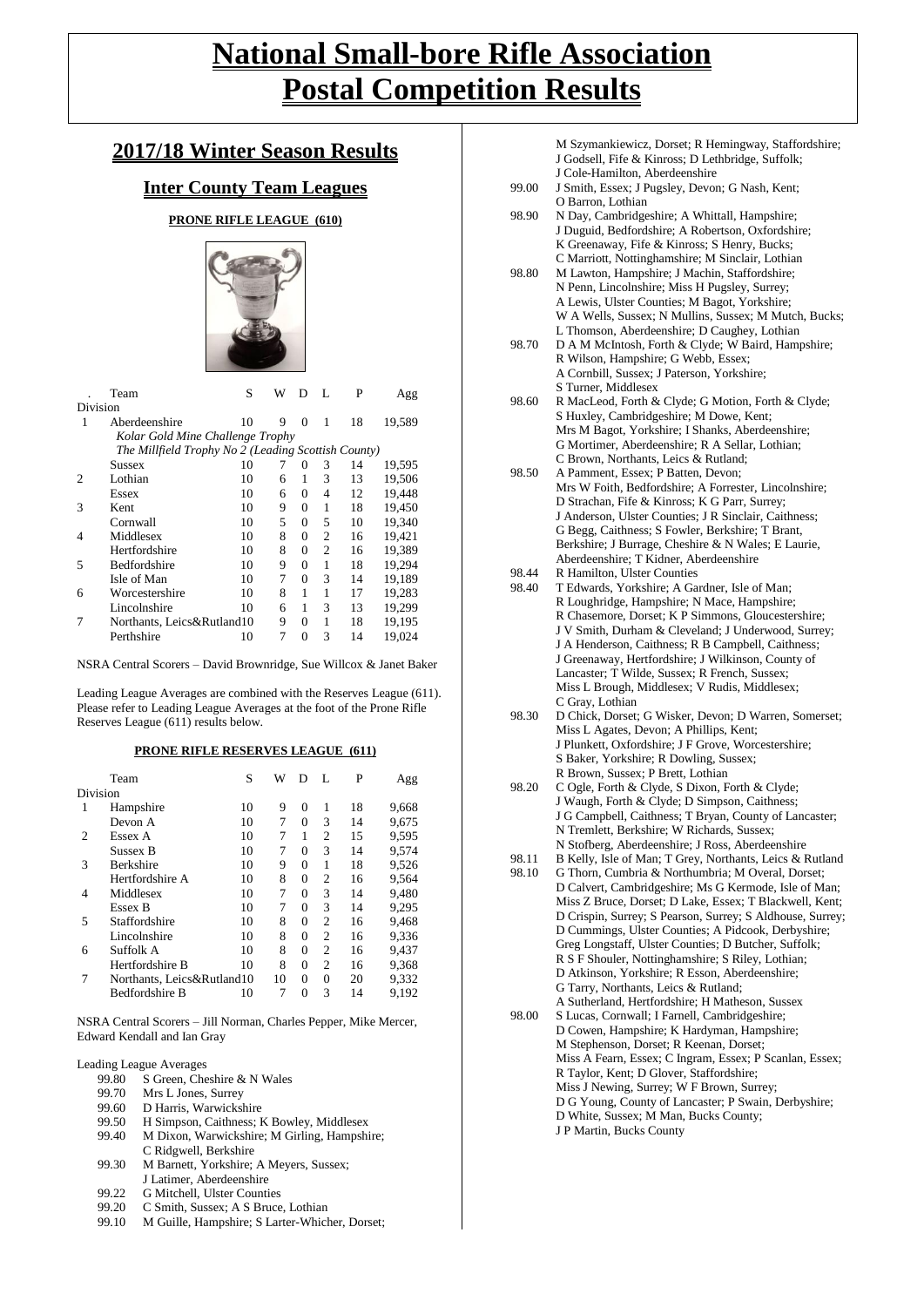#### **VETERAN'S SHORT RANGE RIFLE LEAGUE (605)**

|                                                              |   |            |               | P   | Agg   |
|--------------------------------------------------------------|---|------------|---------------|-----|-------|
|                                                              |   |            |               |     |       |
| 10                                                           |   |            |               | 16  | 4.922 |
| 10                                                           |   |            | 3             | 13  | 4.912 |
| 10                                                           | 9 | $\Omega$   |               | 18  | 4.857 |
| 10                                                           |   | $^{\circ}$ | $\mathcal{R}$ | 14  | 4.839 |
| Team<br>Aberdeenshire<br>Devon<br>Worcestershire<br>Dorset A |   |            |               | WDL | 7 2 1 |

NSRA Central Scorer – Paul Edwards

| 99.20 | P Batten, Devon                |
|-------|--------------------------------|
| 98.89 | I Shanks, Aberdeenshire        |
| 98.80 | M Frizzle, Dorset              |
|       | T Kidner, Aberdeenshire        |
| 98.70 | P Hobbs, Devon                 |
| 98.60 | S Crowther, Derbyshire         |
|       | G Mortimer, Aberdeenshire      |
| 98.50 | J Cole-Hamilton, Aberdeenshire |
| 98.40 | J Pugsley, Devon               |
| 98.30 | A Norman, Worcestershire       |
| 98.20 | R R Simpson, Forth & Clyde;    |
|       | R Loughridge, Hampshire        |

|   | Team                  | S  | W  | D        |                | P  | Agg   |
|---|-----------------------|----|----|----------|----------------|----|-------|
|   | Division              |    |    |          |                |    |       |
|   | Surrey A              | 10 | 8  |          |                | 17 | 4,901 |
|   | Bedfordshire A        | 10 | 7  | 1        | $\overline{c}$ | 15 | 4,852 |
| 2 | Aberdeenshire         | 10 | 8  | 1        |                | 17 | 4,846 |
|   | Essex                 | 10 | 7  | 1        | $\overline{c}$ | 15 | 4,737 |
| 3 | Kent A                | 10 | 9  | 0        | 1              | 18 | 4,723 |
|   | <b>Norfolk</b>        | 10 | 6  | 1        | 3              | 13 | 4,786 |
| 4 | Surrey B              | 10 | 10 | 0        | $\theta$       | 20 | 4,819 |
|   | Isle of Man           | 10 | 8  | $\Omega$ | $\overline{c}$ | 16 | 4.805 |
| 5 | <b>Berkshire</b>      | 10 | 9  | $\theta$ | 1              | 18 | 4,781 |
|   | Middlesex             | 10 | 7  | $\Omega$ | 3              | 14 | 4,803 |
| 6 | Somerset B            | 10 | 9  | $\Omega$ | 1              | 18 | 4.662 |
|   | <b>Bedfordshire B</b> | 10 |    | 0        | 3              | 14 | 4.677 |
|   |                       |    |    |          |                |    |       |

NSRA Central Scorers – Edward Kendall & Janet Nicholl

Leading League Averages

- 99.50 L Jones, Surrey<br>99.20 H Pugsley, Surr
- 99.20 H Pugsley, Surrey<br>98.90 M Nevatte. Hamps
- M Nevatte, Hampshire
- 98.60 D Johnson, Devon; Mrs W L Foith, Bedfordshire
- 98.50 D Russell, Kent; C Doe, Surrey
- 98.40 J Hince, Berkshire
- 98.30 G Kermode, Isle of Man; A Fearn, Essex
- 98.20 S Kirk, Kent; S Sharp, Aberdeenshire<br>98.11 L Aiken. Ulster Counties
- 98.11 L Aiken, Ulster Counties<br>98.10 L Agates, Devon; P Simn
- L Agates, Devon; P Simmons, Hertfordshire
- 98.00 P Carter, Norfolk
- 97.90 J Lawrence, Cornwall; C Rees Lay, Oxfordshire; L Smallbone, Sussex; V Walls, Aberdeenshire
- 97.89 H Rees Lay, Lothian
- 
- 97.70 L Brough, Middlesex<br>97.60 A Grim, Essex: J Wal A Grim, Essex; J Walker, Oxfordshire
- 97.50 M Kemp, Norfolk; Miss J Newing, Surrey;
- N Smith, Sussex
- 
- 97.30 Y Hoile, Devon<br>97.22 S Marshall, Suss
- 97.22 S Marshall, Sussex<br>97.20 S Drysdale, Isle of S Drysdale, Isle of Man
- 
- 97.13 M Quinn, Middlesex<br>97.10 S Day, Cambridgeshi S Day, Cambridgeshire; C Coles, Hampshire;
	- S Hart, Hampshire; A Clancy, Somerset;
		- T J Beadle, Bedfordshire

#### **JUNIOR PRONE RIFLE LEAGUE (614)**



|          | Team                         | S  | W  | D              |                | P  | Agg   |
|----------|------------------------------|----|----|----------------|----------------|----|-------|
| Division |                              |    |    |                |                |    |       |
| 1        | <b>Sussex County A</b>       | 10 | 8  | 1              | 1              | 17 | 3,883 |
|          | Dees Sports Challenge Trophy |    |    |                |                |    |       |
|          | Isle of Man                  | 10 | 6  | $^{(1)}$       | 4              | 12 | 3.842 |
| 2        | Lothian A                    | 10 | 9  | $\Omega$       | 1              | 18 | 3,858 |
|          | Kent A                       | 10 | 5  | 1              | 4              | 11 | 3,845 |
| 3        | <b>Berkshire B</b>           | 10 | 8  | $\Omega$       | $\overline{c}$ | 16 | 3,718 |
|          | <b>Ulster Counties B</b>     | 10 | 7  | 1              | $\overline{c}$ | 15 | 3,794 |
| 4        | Hertfordshire A              | 10 | 8  | $\mathbf{0}$   | $\overline{c}$ | 16 | 3,789 |
|          | <b>Ulster Counties C</b>     | 10 | 7  | $\Omega$       | 3              | 14 | 3,810 |
| 5        | Lothian C                    | 10 | 6  | $\overline{c}$ | $\overline{c}$ | 14 | 3,806 |
|          | Devon B                      | 10 | 6  | 1              | 3              | 13 | 3,792 |
| 6        | Surrey C                     | 10 | 10 | $\Omega$       | $\overline{0}$ | 20 | 3,802 |
|          | Hertfordshire B              | 10 | 7  | 1              | $\overline{c}$ | 15 | 3,738 |
| 7        | County of Lancaster B        | 10 | 8  | $\mathbf{0}$   | $\overline{c}$ | 16 | 3,700 |
|          | Cornwall B                   | 10 | 8  | $\theta$       | $\overline{c}$ | 16 | 3,694 |

NSRA Central Scorers – Paul Edwards & Terry Eustance

| <b>Leading League Averages</b>                      |
|-----------------------------------------------------|
| 98.22<br>Miss J Hince, Berkshire                    |
| C White, Sussex                                     |
| F Marshall, Sussex; T Diggle, Lothian               |
| D Greenhalgh, County of Lancaster                   |
| B Wisker, Devon; Miss N O'Connell, Lothian          |
| A Curlett, Ulster Counties; R Murray, Berkshire     |
| C Zhao, Kent                                        |
| B Danziger, Norfolk; D Farwell, Oxfordshire         |
| S Snook, Hampshire; T Cubitt, Norfolk;              |
| Miss A Bullock, Hertfordshire                       |
| S Jones, Isle of Man                                |
| S Yuille, Caithness                                 |
| G Dalton-Brown, Isle of Man; T Madden, Devon;       |
| B Rigo, Surrey; K Stewart, Ulster Counties;         |
| J Galloway, Lothian                                 |
| M Moore, Somerset; C Jessell, Kent;                 |
| T Little, Norfolk; A Hellings, Surrey;              |
| L O'Flynn, Surrey; Miss G Gooch, Lothian            |
| M Kirkillo-Stacewicz, Surrey                        |
| T Read, Hampshire; Glen Longstaff, Ulster Counties; |
| O Trehearne, Sussex                                 |
| W Cubitt, Norfolk; R Lelliott, Sussex               |
|                                                     |

#### **THREE POSITIONS LEAGUE (641)**

|          | Team            |    | WDL          |          |     | Agg   |
|----------|-----------------|----|--------------|----------|-----|-------|
| Division |                 |    |              |          |     |       |
|          | Dorset          | 10 | $10 \quad 0$ | $\Omega$ | -20 | 8.558 |
|          | Buckinghamshire | 10 |              | 6 0 4    | 18  | 8.252 |

NSRA Central Scorer – Mike Barnett

Leading League Averages

- 286.60 M Szymankiewicz, Dorset
- 286.40 Miss Z Bruce, Dorset<br>283.20 S Henry, Buckingham
- S Henry, Buckinghamshire
- 282.80 R Chasemore, Dorset
- 280.20 M Man, Buckinghamshire

279.40 D Cowen, Hampshire

#### **LIGHTWEIGHT SPORT RIFLE LEAGUE (651)**

|          | Team                     | S  | W  |          | L | P  | ١gg   |
|----------|--------------------------|----|----|----------|---|----|-------|
| Division |                          |    |    |          |   |    |       |
|          | Sussex A                 | 10 | 9  | $\theta$ |   | 18 | 9,716 |
|          | Derbyshire               | 10 |    | 0        | 3 | 14 | 9,434 |
| 2        | Lincolnshire             | 10 | 9  | $\Omega$ |   | 18 | 9,573 |
|          | Cumbria & Northumbria 10 |    | 6  | $\Omega$ | 4 | 12 | 9,308 |
| 3        | Norfolk                  | 10 | 8  |          |   | 17 | 9,410 |
|          | Devon C                  | 10 |    | $\Omega$ | 3 | 14 | 9,378 |
|          | Sussex C                 | 10 | 10 | 0        | 0 | 20 | 9,299 |
|          | Yorkshire C              | 10 |    | 0        | 3 | 14 | 8.985 |

NSRA Central Scorers – Lindsay Campbell & Ian Gray

Leading League Averages

| 198.50 |  | Mrs S Beamish, Sussex |  |
|--------|--|-----------------------|--|

| -------- | ----- - - ------------ - - ------ |
|----------|-----------------------------------|
| 198.30   | K Baggott, Hampshire              |

- 197.20 R Brown, Sussex
- 
- 196.40 I Jackson, Cumbria & Northumbria<br>195.67 P Hopkinson, Derbyshire P Hopkinson, Derbyshire
- 
- 195.30 A Brookes, Yorkshire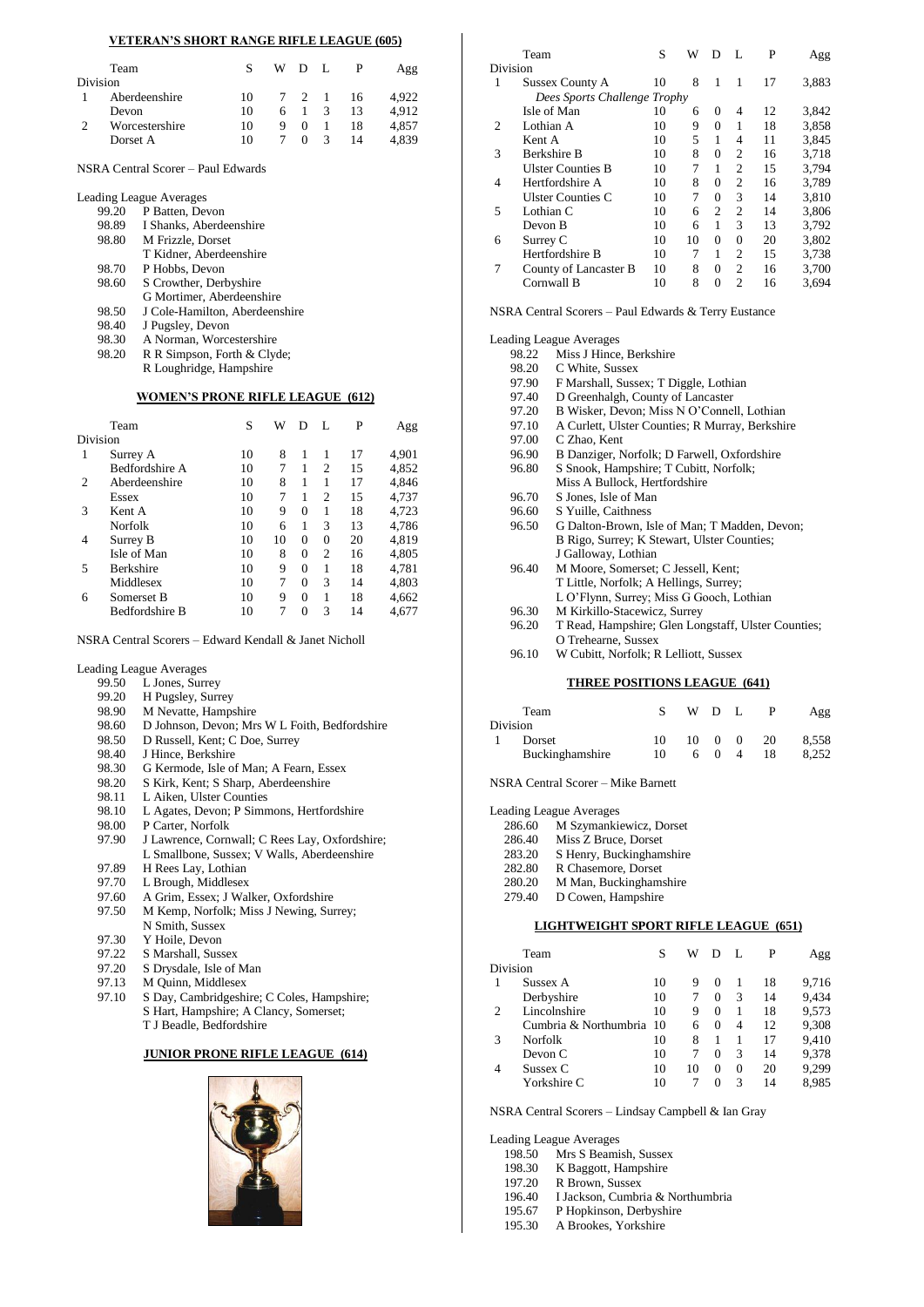| 195.20 | S Chambers, Cumbria & Northumbria;        |
|--------|-------------------------------------------|
|        | I Cox. Yorkshire                          |
| 195.10 | P Chappell, Derbyshire                    |
| 195.00 | L Eklund, Lincolnshire                    |
| 194.50 | M Rickard, Devon                          |
| 194.10 | D R Johnson, Lincolnshire                 |
| 193.90 | N Campana, Surrey                         |
| 193.70 | M Tucker, Warwickshire                    |
| 193.60 | J Beardsley, Cumbria & Northumbria        |
| 193.40 | S Buckley, Sussex                         |
| 193.30 | Mrs B Harrison, Norfolk; C Hudson, Surrey |
| 193.25 | R Sedgbeer, Devon                         |
| 193.10 | S Collins, Hampshire; C Abbs, Norfolk     |
| 193.00 | N Harvey, Sussex                          |
| 192.40 | B Dagger, Lincolnshire                    |
|        |                                           |

#### **AIR RIFLE LEAGUE (660)**

|          | Team               | S  | W  | D      | L        | P  | Agg    |
|----------|--------------------|----|----|--------|----------|----|--------|
| Division |                    |    |    |        |          |    |        |
|          | Yorkshire          | 10 | 8  | $_{0}$ | 2        | 16 | 13,518 |
|          | Surrey             | 10 |    | 0      | 3        | 14 | 13,366 |
| 2        | Devon              | 10 | 9  | 0      |          | 18 | 13,460 |
|          | Kent               | 10 | 8  | 0      | 2        | 16 | 13,376 |
| 3        | Suffolk A          | 10 | 9  | 0      |          | 18 | 12,787 |
|          | Cheshire & N Wales | 10 | 8  | 0      | 2        | 16 | 13,000 |
| 4        | Norfolk            | 10 | 10 | 0      | $\Omega$ | 20 | 12,789 |
|          | Somerset B         | 10 |    | 0      | 3        | 14 | 12.008 |

NSRA Central Scorers – Bas Wright & Phil Strong

Leading League Averages

| 293.70 | V Walls, Aberdeenshire            |
|--------|-----------------------------------|
| 292.78 | G Shaw, Yorkshire                 |
| 291.60 | Z Bruce, Yorkshire                |
| 289.90 | C Woollass, Yorkshire             |
| 289.30 | E Laurie, Aberdeenshire           |
| 288.50 | M Szymankiewicz, Dorset           |
| 288.20 | A R Covey, Somerset               |
| 287.50 | R Chasemore, Dorset               |
| 287.40 | W Woollass, Yorkshire             |
| 287.33 | C Walker, Hampshire               |
| 287.30 | K Butler, Gloucestershire         |
| 286.70 | Mrs F E Potts, Surrey             |
| 286.63 | P Horbury, Yorkshire              |
| 286.50 | Mrs M Baldwin, Surrey             |
| 286.20 | Miss A Wilson, Cornwall           |
| 285.67 | Miss G Elliott, Surrey            |
| 285.40 | J Gillies, Devon                  |
|        | Mrs B Edwards, Cheshire & N Wales |
| 284.70 | E Parr, Aberdeenshire             |
| 284.20 | I J Potts, Surrey                 |
|        | J Lee, Yorkshire                  |
| 282.00 | S Lloyd, Devon                    |
| 281.40 | N Maunder, Sussex                 |
| 281.25 | H Vincent, Cheshire & N Wales     |
| 280.60 | S Tamblyn, Hampshire              |
|        |                                   |

#### **JUNIOR AIRGUN LEAGUE (665)**

|                | Team      |    | W D L |          | Agg   |
|----------------|-----------|----|-------|----------|-------|
|                | Division  |    |       |          |       |
| $\overline{1}$ | Devon A   | 10 |       | 9 0 1 18 | 4.914 |
|                | Hampshire | Q  |       | 7 0 3 13 | 4.437 |

NSRA Central Scorer – Jill Norman

|        | <b>Leading League Averages</b>  |
|--------|---------------------------------|
| 179.11 | Miss E Pascoe, Devon            |
| 177.10 | Miss M Hine, Devon              |
| 176.80 | J Baker, Cheshire & North Wales |
| 173.11 | T Moss, Hampshire               |
| 172.00 | A Phillips, Devon               |
| 167.00 | Miss C Hine, Devon              |
|        |                                 |
|        | PISTOL LEAGUE (670)             |

| Team          |    |   | WDL            |          |    | Agg   |
|---------------|----|---|----------------|----------|----|-------|
| Division      |    |   |                |          |    |       |
| Devon A       | 10 | 9 | $\overline{1}$ | $\Omega$ | 19 | 9,053 |
| <b>Sussex</b> | 10 |   |                |          | 15 | 9.003 |
| Warwickshire  | 10 | 9 | $\Omega$       |          | 18 | 8.711 |
| Devon B       | 10 | Q | $\Omega$       |          | 18 | 8.626 |
|               |    |   |                |          |    |       |

| NSRA Central Scorers - Mike Mercer   |
|--------------------------------------|
| Leading League Averages              |
| A Burnicki, Devon                    |
| A Syms, Hampshire                    |
| M Burdass, Sussex                    |
| A Ferrara, Devon                     |
| P Phipps, Hampshire                  |
| L Wasielewski, County of Lancaster   |
| Dr P Holdstock, County of Lancaster  |
| N Harvey, Sussex; G Gardiner, Sussex |
| C Lockwood, County of Lancaster      |
| L Foulner, Yorkshire                 |
| D Phillips, Sussex                   |
|                                      |

#### **AIR PISTOL LEAGUE (680)**

|                             | Team                   | S  | W |          | L              | P  | Agg    |
|-----------------------------|------------------------|----|---|----------|----------------|----|--------|
| Division                    |                        |    |   |          |                |    |        |
| 1                           | Hampshire A            | 10 | 9 | $\Omega$ | 1              | 18 | 13,760 |
|                             | Sussex A               | 10 | 9 | $\Omega$ | 1              | 18 | 13,753 |
| $\mathcal{D}_{\mathcal{A}}$ | Dorset                 | 10 | 9 | 1        | 0              | 19 | 13,681 |
|                             | Kent A                 | 10 | 6 | 1        | 3              | 13 | 13,528 |
| 3                           | Gloucestershire        | 10 | 8 | 1        | 1              | 17 | 13.279 |
|                             | Devon B                | 10 | 6 | $\Omega$ | 4              | 12 | 13,213 |
| 4                           | Bedfordshire           | 10 | 8 | $\Omega$ | $\overline{c}$ | 16 | 13,034 |
|                             | Devon C                | 10 | 7 | $\Omega$ | 3              | 14 | 13,060 |
| 5                           | Devon D                | 10 | 9 | $\Omega$ | 1              | 18 | 12,639 |
|                             | Cheshire & North Wales | 10 | 7 | 0        | 3              | 14 | 12,907 |
| 6                           | Somerset B             | 10 | 9 | $\Omega$ | 1              | 18 | 12,680 |
|                             | Warwickshire C         | 10 | 7 | 0        | 3              | 14 | 12,713 |
| 7                           | Surrey B               | 10 | 8 | $\Omega$ | $\overline{c}$ | 18 | 12,395 |
|                             | Gloucestershire C      | 10 | 6 | 0        | 4              | 12 | 11,655 |

NSRA Central Scorers – Hugh Webber, Phil Smith & Brian Girling

|        | Leading League Averages                              |
|--------|------------------------------------------------------|
| 286.90 | I Moss, Hampshire                                    |
| 285.30 | A Syms, Hampshire                                    |
| 283.90 | S Finnie, Bedfordshire                               |
| 283.00 | D Owen, Cumbria & Northumbria                        |
| 282.60 | G Gardiner, Sussex                                   |
| 281.80 | W Mickiewicz, Surrey                                 |
| 281.33 | C Brownlie, Hampshire                                |
| 281.20 | M Burnicki, Devon                                    |
| 279.22 | P Holdstock, County of Lancaster                     |
| 279.20 | S Maros, Dorset                                      |
| 279.00 | S Moss, Hampshire                                    |
| 278.60 | R Harris, Dorset; L Wasiliewski, County of Lancaster |
| 278.40 | A Goodall, Surrey                                    |
| 278.00 | S Martin, Dorset                                     |
| 277.90 | T Whyte-Venables, Hampshire                          |
| 277.50 | P Phipps, Hampshire                                  |
| 277.40 | M Burdass, Sussex                                    |
| 277.20 | A Carter, Kent                                       |
| 276.10 | R Libbiter, Gloucestershire                          |
| 275.20 | J Purins, Suffolk                                    |
| 275.10 | N Harvey, Sussex                                     |
| 275.00 | M Bagot, Yorkshire                                   |
| 274.89 | D Barone, Cambridgeshire                             |
| 274.80 | A Ferrara, Devon; M Arditti, Sussex                  |
| 273.60 | A Shaw, Somerset                                     |
| 273.30 | L Foulner, Yorkshire                                 |

#### **SHORT RANGE BENCHREST LEAGUE (690)**

|   | Team                     | S  | W  |          | L        | P | Agg            |
|---|--------------------------|----|----|----------|----------|---|----------------|
|   | Division                 |    |    |          |          |   |                |
|   | <b>Ulster Counties A</b> | 10 | 10 | $\theta$ | $\Omega$ |   | 20 5,994(286X) |
|   | Yorkshire B              | 10 | 5  | $^{(1)}$ | 5        |   | 10 5,955(174X) |
| 2 | <b>Ulster Counties B</b> | 10 | 9  | $\Omega$ | 1        |   | 18 5,980(220X) |
|   | Yorkshire D              | 10 | 5  | $\Omega$ | 5        |   | 10 5,938(152X) |
| 3 | Yorkshire F              | 10 | 10 | $\Omega$ | $\Omega$ |   | 20 5,948(130X) |
|   | Yorkshire G              | 10 |    | $\Omega$ | 3        |   | 14 5,939(137X) |
| 4 | Ulster Counties C        | 10 | 10 | 0        | 0        |   | 20 5,954(138X) |
|   | Derbyshire B             | 10 | 8  | $\Omega$ | 2        |   | 16 5,882(118X) |

NSRA Central Scorers – Peter Mann and Mike Barnett

Leading League Averages

199.90 M Hassard, Ulster; F Tumlety, Ulster

- 199.80 D F Smith, Yorkshire
- 199.60 J Matthews, Ulster; T McMillan, Ulster

199.50 J Cooke, Ulster; T Eling, Yorkshire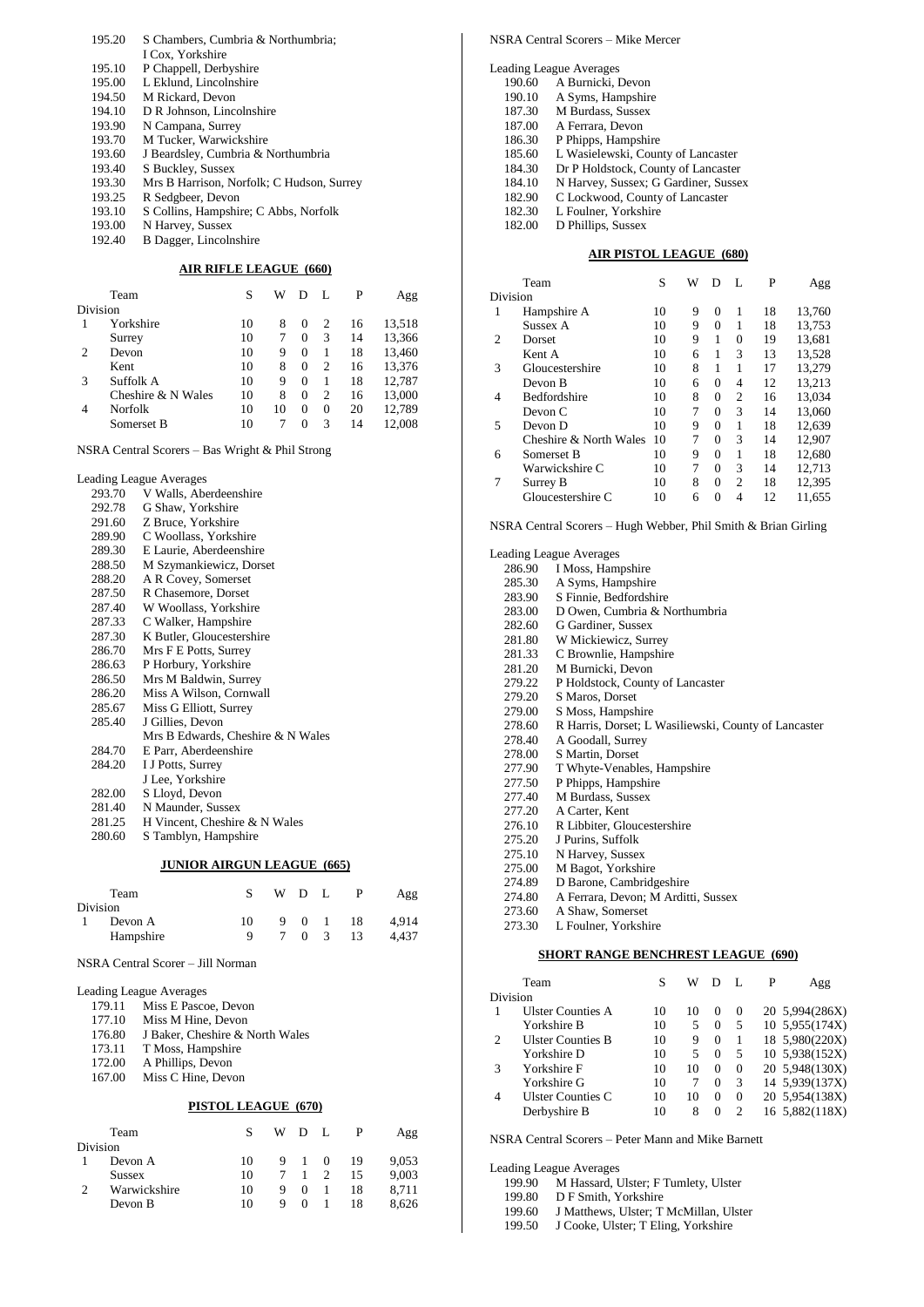| 199.30 | J McCune, Ulster; N Anderson, Yorkshire    |
|--------|--------------------------------------------|
| 199.20 | G Wilson, Yorkshire                        |
| 199.10 | A Spong, Devon                             |
| 198.90 | D Liggett, Ulster; M H Lee, Yorkshire      |
| 198.80 | D Turner, Derbyshire; D Barclay, Ulster;   |
|        | M Jarvis, Yorkshire                        |
| 198.70 | M Dunkley, Derbyshire; T Clay, Devon;      |
|        | P Hargreaves, Yorkshire                    |
| 198.50 | H Annand, Yorkshire; R Fenton, Yorkshire;  |
|        | I Cawley, Yorkshire                        |
| 198.40 | K Farrow, Yorkshire; B M Walker, Yorkshire |

It is duly noted that Ulster Counties A broke the British Record with a score of 600 (32x) this season, which was then superseded by Downshire A in the Short Range Benchrest League who made a new record score of 600 (35x).

### **Inter County Knock-out Competitions**

### **PRONE RIFLE (620)**



| Round 1                                |       |             |                  |               |
|----------------------------------------|-------|-------------|------------------|---------------|
| Aberdeenshire                          | 1,975 |             | beat Oxfordshire | 1,940         |
| Caithness                              | 1,964 | beat        | Hampshire        | 1,952         |
| Sussex                                 | 1,962 | <b>beat</b> | Yorkshire        | 1,951         |
| Cambridgeshire                         | 1,950 | beat        | Derbyshire       | 1,921         |
| Forth & Clyde                          | 1,949 | beat        | Bedfordshire     | 1,929         |
| Devon                                  | 1,941 | beat        | Cornwall         | 1,929         |
| Hertfordshire                          | 1,929 |             | beat Surrey      | 1,856 (1*NCR) |
| Round <sub>2</sub>                     |       |             |                  |               |
| Aberdeenshire                          | 1,976 | heat        | Hertfordshire    | 1,937         |
| Caithness                              | 1,963 | beat        | Forth & Clyde    | 1,941         |
| Devon                                  | 1,955 | beat        | Cambridgeshire   | 1,934         |
| Middlesex                              | 1,941 | <b>beat</b> | <b>Sussex</b>    | 1,939         |
| Semi-final                             |       |             |                  |               |
| Caithness                              | 1,957 | <b>beat</b> | Devon            | 1,940         |
| Aberdeenshire                          | 1,956 | beat        | Middlesex        | 1,922         |
| Final                                  |       |             |                  |               |
| Aberdeenshire<br><b>Tindall Trophy</b> | 1.955 | beat        | Caithness        | 1,946         |

*Millfield Challenge Trophy No 1 to the highest placed Scottish county*

NSRA Central Scorer – Jane Goddard

#### **PISTOL (671)**



| Round 1<br>Devon<br>Oxfordshire              | 924<br>901 | heat Warwickshire<br>beat Sussex          | 884<br>898             |
|----------------------------------------------|------------|-------------------------------------------|------------------------|
| Durham & Cleveland                           | 849        | beat Cornwall                             | <b>NCR</b><br>$\Omega$ |
| Semi-final<br>Devon<br>Oxfordshire           | 913<br>894 | beat Yorkshire<br>beat Durham & Cleveland | 902<br>844             |
| Final<br>Oxfordshire<br>Dysart Challenge Cup | 904        | beat Devon                                | 903                    |

### **Inter-County Competitions**

#### **QUEEN ALEXANDRA CUP (424)**



| Third Stage              |       |
|--------------------------|-------|
| Essex                    | 2.343 |
| Kent                     | 2.318 |
| Derbyshire               | 2.315 |
| Surrey                   | 2,307 |
| Bedfordshire             | 2.300 |
| Middlesex                | 2,290 |
| Sussex                   | 2.287 |
| Hampshire                | 2.284 |
| Suffolk                  | 2,281 |
| Buckinghamshire          | 2,224 |
| Hertfordshire            | 2.100 |
| Northants, Leics&Rutland | 1,915 |
| Yorkshire                | 1,902 |
| Cambridgeshire           | 777   |
|                          |       |

NSRA Central Scorer – Bob Vassie

#### **COUNTY AIR RIFLE (663)**

| Devon                   | 2.746 |
|-------------------------|-------|
| <b>Lancaster County</b> | 2.594 |
| Warwickshire            | 2.501 |

NSRA Central Scorer – Phil Smith

#### **COUNTY AIR PISTOL (683)**

| <b>Lancaster County</b> | 2,661 |
|-------------------------|-------|
| Devon                   | 2.654 |
| Oxfordshire             | 2.639 |
| Warwickshire            | 2.604 |
| <b>Sussex</b>           | 2.562 |
|                         |       |

NSRA Central Scorer – Hugh Webber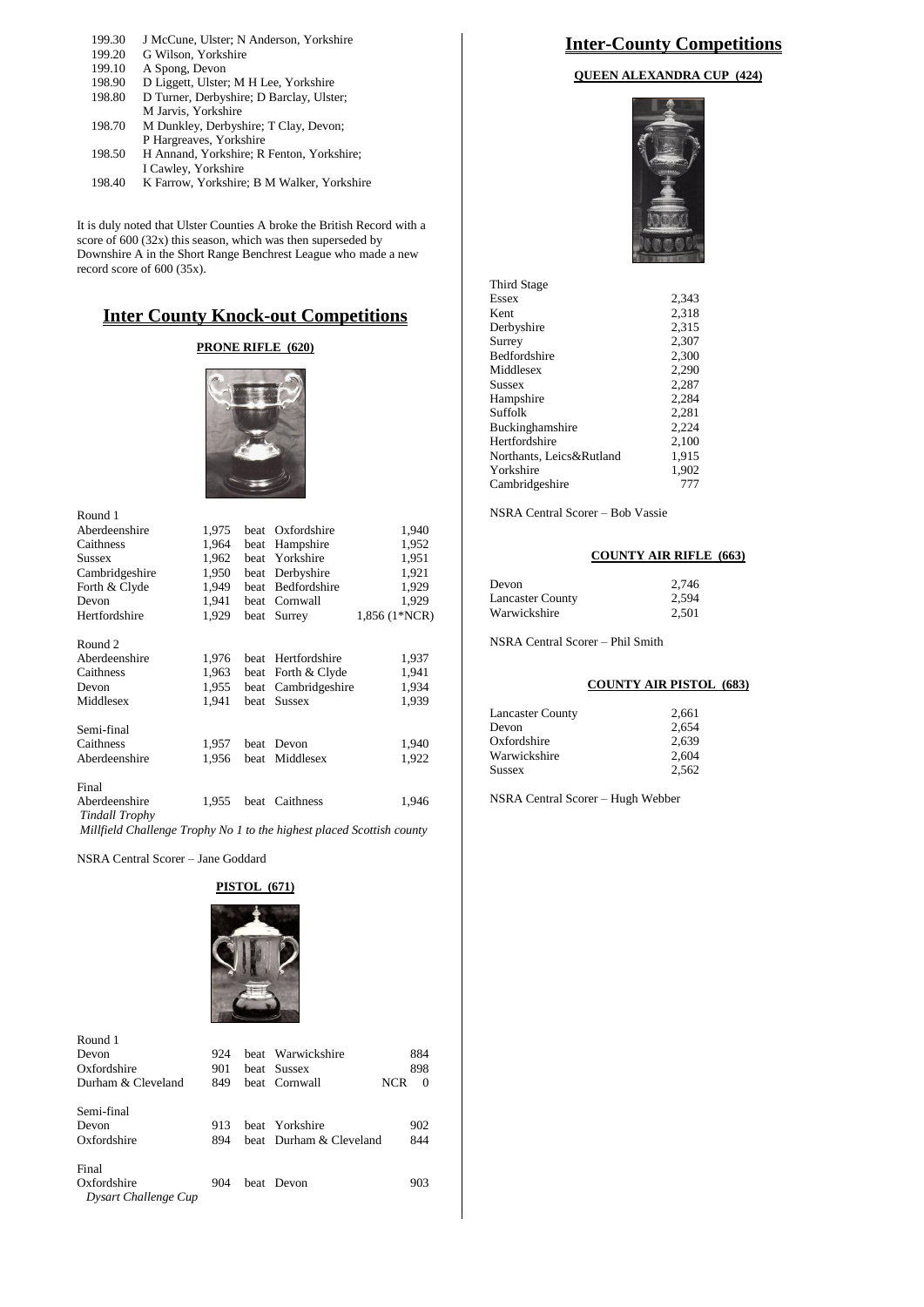### **Club Team Leagues**

#### **50 METRES OR 50 YARDS LEAGUE (203)**



| Team                  | S  | W | D        | L              | P  | Agg   |
|-----------------------|----|---|----------|----------------|----|-------|
| Havant A              | 10 | 9 | 0        |                | 18 | 9,823 |
| <b>Bookham</b>        | 10 | 6 | 0        | 4              | 12 | 9,575 |
| Colchester            | 10 | 8 | 0        | 2              | 16 | 9,626 |
| Hendon A              | 10 | 7 | 0        | 3              | 14 | 9,632 |
| Heston & Hounslow     | 10 | 8 | 0        | $\overline{c}$ | 16 | 9,650 |
| <b>Bedford B</b>      | 10 | 6 | $\Omega$ | 4              | 12 | 9,638 |
| <b>East Grinstead</b> | 10 | 8 | 0        | 2              | 16 | 9,644 |
| Llantrisant & $C C A$ | 10 | 7 | 0        | 3              | 14 | 9,548 |
| Tondu                 | 10 | 9 | 0        | 1              | 18 | 9,544 |
| Rugeley               | 10 | 6 | 0        | 4              | 12 | 9,455 |
| Croydon               | 10 | 9 | 0        | 1              | 18 | 9,263 |
| Havant D              | 10 | 8 | 0        | 2              | 16 | 9,288 |
|                       |    |   |          |                |    |       |

NSRA Central Scorers – Bas Wright, Peter Mann and Phil Smith

Leading League Averages<br>198.80 J Andrews, H

- 198.80 J Andrews, Havant<br>198.00 S Aldhouse, Bookh
- 
- 198.00 S Aldhouse, Bookham<br>197.80 S L Green, Appleton 197.80 S L Green, Appleton<br>197.50 M Guille, Havant
- M Guille, Havant
- 
- 197.20 Mrs L Jones, Bookham<br>196.70 M Szymankiewicz, And 196.70 M Szymankiewicz, Andover; J A Duguid, Bedford
- W Baird, Havant
- 196.40 I Pettett, Worplesdon
- 
- 196.30 Mrs W L Foith, Bedford<br>196.20 K Ridgway, Worplesdon
- 196.20 K Ridgway, Worplesdon<br>196.50 A Meyers, East Grinstead
- 196.50 A Meyers, East Grinstead; R Loughridge, Andover 195.30 S Turner, Heston & Hounslow; V Rudis, Heston & S Turner, Heston & Hounslow; V Rudis, Heston & Hounslow
- 195.00 D Crispin, Bookham; N Penn, Soke TSC<br>194.90 N J Almond, Appleton; R White, Appleto N J Almond, Appleton; R White, Appleton;
- S Price, Tondu; S Bold, Worplesdon
- 194.80 N Clark, Chippenham<br>194.70 K Hardyman, Havant:
- 194.70 K Hardyman, Havant; D Beere-Waldram, Havant<br>194.60 A Pamment, Colchester; M Arnstein, Appleton;
- 194.60 A Pamment, Colchester; M Arnstein, Appleton;
- D Swain, Bedford
- 194.40 T Wilde, East Grinstead<br>194.30 Miss L Aiken, Downship
- Miss L Aiken, Downshire; G Moffatt, Andover
- 194.11 S Henry, City of Oxford
- 194.10 C Brown, Leicester & District; P Strong, Andover
- 194.00 S C Webb, Bedford<br>193.90 I Farnell, Soke TSC
- 193.90 I Farnell, Soke TSC; G Nash, St Nicholas

#### **THE RWS NATIONAL SHORT RANGE LEAGUE (210)**



| Div | Team                           | S  | W | Ð        | L              | P  | Agg   |
|-----|--------------------------------|----|---|----------|----------------|----|-------|
| 1   | Bon Accord A                   | 10 | 7 | 1        | $\mathfrak{D}$ | 15 | 4,921 |
|     | Short Range League Shield No 1 |    |   |          |                |    |       |
|     | Bedford A                      | 10 | 7 |          | 2              | 15 | 4.918 |
| 2   | Chichester                     | 10 | 8 | 1        |                | 17 | 4,872 |
|     | Short Range League Shield No 2 |    |   |          |                |    |       |
|     | Bookham                        | 10 | 6 | 1        | 3              | 13 | 4.881 |
| 3   | Banff & Macduff                | 10 | 9 | 0        |                | 18 | 4,876 |
|     | Short Range League Cup         |    |   |          |                |    |       |
|     | <b>Bon Accord B</b>            | 10 |   | $\Omega$ | 3              | 14 | 4,888 |
| 4   | Altrincham                     | 10 | 8 | 1        | 1              | 17 | 4.845 |
|     | Marlow A                       | 10 | 8 | 0        | っ              | 16 | 4.857 |

| 5  | EU Alumni               | 10 | 7  | 2              | 1              | 16 | 4,869 |
|----|-------------------------|----|----|----------------|----------------|----|-------|
|    | City of Truro A         | 10 | 5  | $\theta$       | 5              | 10 | 4,845 |
| 6  | Watsonian B             | 10 | 9  | $\mathbf{1}$   | $\theta$       | 19 | 4.841 |
|    | Bearsted & Thurnham A   | 10 | 6  | $\theta$       | 4              | 12 | 4,856 |
| 7  | <b>Staveley B</b>       | 10 | 9  | $\theta$       | $\mathbf{1}$   | 18 | 4,838 |
|    | Leicester & District A  | 10 | 6  | $\theta$       | 4              | 12 | 4,842 |
| 8  | Leek & District A       | 10 | 7  | $\theta$       | 3              | 14 | 4,857 |
|    | Hawick                  | 9  | 5  | 1              | $\overline{4}$ | 11 | 4,354 |
| 9  | Hampton                 | 10 | 7  | $\mathbf{1}$   | $\overline{2}$ | 15 | 4,812 |
|    | Andover                 | 10 | 7  | $\theta$       | 3              | 14 | 4,833 |
| 10 | Down Hatherley          | 10 | 9  | $\overline{0}$ | $\mathbf{1}$   | 18 | 4,817 |
|    | Bon Accord C            | 10 | 7  | $\theta$       | 3              | 14 | 4,803 |
| 11 | <b>East Grinstead B</b> | 9  | 7  | 1              | $\overline{c}$ | 15 | 4,253 |
|    | Soke TSC                | 10 | 7  | $\overline{0}$ | 3              | 14 | 4,837 |
| 12 | Budleigh Farm B         | 10 | 7  | $\overline{2}$ | $\mathbf{1}$   | 16 | 4,764 |
|    | Rugeley C               | 10 | 5  | $\overline{c}$ | 3              | 12 | 4,769 |
| 13 | Helston & District      | 10 | 6  | $\theta$       | $\overline{4}$ | 12 | 4,774 |
|    | Chippenham              | 10 | 6  | $\overline{0}$ | $\overline{4}$ | 12 | 4,736 |
| 14 | Ashford & Dist C        | 10 | 7  | $\overline{c}$ | 1              | 16 | 4,750 |
|    | <b>St Nicholas</b>      | 10 | 5  | 1              | $\overline{4}$ | 11 | 4,731 |
| 15 | <b>Rugeley D</b>        | 10 | 7  | 1              | $\overline{2}$ | 15 | 4,713 |
|    | Leicester & District B  | 10 | 6  | 1              | 3              | 13 | 4,700 |
| 16 | Havant D                | 10 | 7  | $\theta$       | 3              | 14 | 4,719 |
|    | Sarisbury B             | 10 | 6  | $\overline{0}$ | $\overline{4}$ | 12 | 4,623 |
| 17 | <b>Bideford B</b>       | 10 | 8  | 1              | 1              | 17 | 4,706 |
|    | Hinckley                | 10 | 7  | 1              | $\overline{c}$ | 15 | 4,685 |
| 18 | Colchester B            | 10 | 8  | $\theta$       | $\overline{c}$ | 16 | 4,668 |
|    | <b>Bristol Invicta</b>  | 10 | 7  | $\overline{0}$ | 3              | 14 | 4,607 |
| 19 | Bedford C               | 10 | 10 | $\theta$       | $\overline{0}$ | 20 | 4,708 |
|    | Marlow B                | 10 | 7  | $\theta$       | 3              | 14 | 4,670 |
|    |                         |    |    |                |                |    |       |

NSRA Central Scorers – Stephen Robinson, John Grove, Keith Brookes, Ray Martin, Martin Dessoy, Frank Oldknow, Alistair Prickett & Charles Cain

The averages of the shooters in this league are given in the National Ranking on the pages at the end of this supplement.

#### **VETERANS SHORT RANGE LEAGUE (205)**

| Div Team       |     | WDL |  | <sup>P</sup>         | Agg   |
|----------------|-----|-----|--|----------------------|-------|
| 1 Bon Accord A | 10. |     |  | $10 \t 0 \t 0 \t 20$ | 2.947 |
| Bon Accord B   | 10. |     |  | 7 0 3 14             | 2.885 |

NSRA Central Scorer – Keith Hayles

The averages of the shooters in this league are given in the National Ranking on the pages at the end of this supplement.

#### **WOMEN'S LEAGUE (212)**



| Div | Team<br><b>Bedford</b>                                                                           | 10       | w<br>9 | $\Omega$                  |               | 18       | Agg<br>1.966   |
|-----|--------------------------------------------------------------------------------------------------|----------|--------|---------------------------|---------------|----------|----------------|
|     | Women's League Cup<br>Watsonian A<br>Wyllie Barr & Ross Ladies' Trophy (for the leading Scottish | 10       |        |                           |               | 6 2 2 14 | 1.926          |
|     | women's team)<br>Forres<br>Hendon                                                                | 10<br>10 | 8<br>8 | $\theta$<br>$\mathcal{D}$ | $\mathcal{D}$ | 16<br>16 | 1.903<br>1.873 |

NSRA Central Scorer – Mike Willcox

Leading League

|       | iding League Averages                        |
|-------|----------------------------------------------|
| 99.00 | W L Foith, Bedford                           |
| 98.70 | S M Sharp, Bon Accord                        |
| 97.60 | S C Day, Bedford                             |
| 96.70 | J Nicholl, Marlow                            |
| 96.50 | E Laurie, Bon Accord                         |
| 96.40 | L Sinclair, EU Alumni; B Burnside, Watsonian |
| 96.20 | R Dove, Watsonian                            |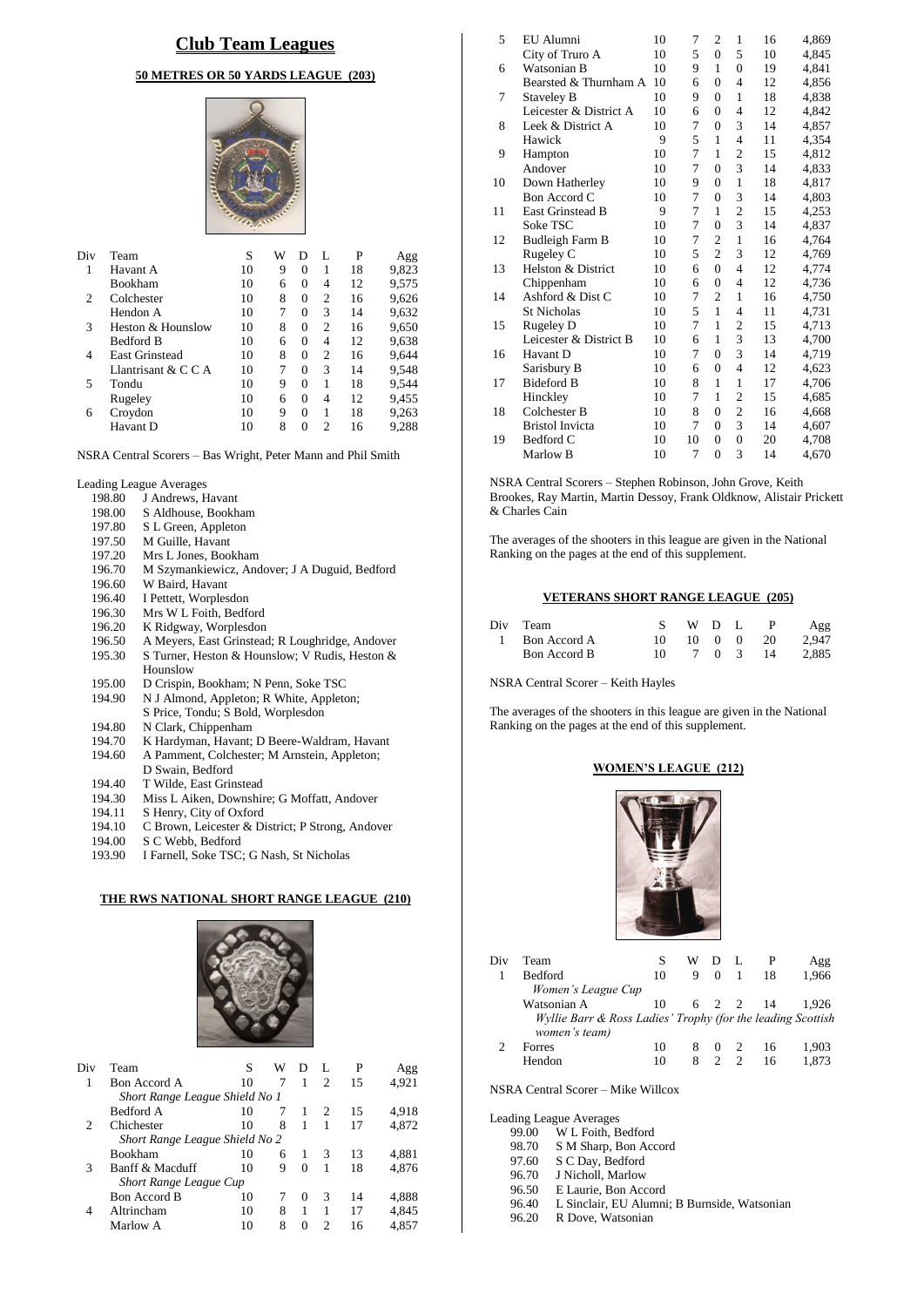| 96.00 | Y Edwards, Hendon       |
|-------|-------------------------|
| 95.78 | K Pope, EU Alumni       |
| 95.60 | S Sutton, City of Truro |
| 95.50 | M Reid, Forres          |
| 95.20 | A Leslie, Watsonian     |
| 94.80 | L Reid, Forres          |
| 93.90 | K White, Marlow         |
| 93.10 | C Toon, City of Truro   |
| 91.30 | E Brookwick, Hendon     |

#### **RWS SHORT RANGE STANDING & KNEELING LEAGUE (241)**



| Div | Team<br>Metropolitan Police A 10   |    | WDL<br>10 0 | $\Omega$ | 20 | Agg<br>5.454 |
|-----|------------------------------------|----|-------------|----------|----|--------------|
|     | Milan Challenge Shield<br>Huntly A | 10 |             | 8 0 2    | 16 | 5.434        |

NSRA Central Scorer – Janet Nicholl

The averages of the shooters in this league are given in the National Ranking at the end of this supplement.

#### **RWS LIGHTWEIGHT SPORT RIFLE STANDING ANY SIGHTS LEAGUE (250)**

| Div | Team                    | S  | W  | D        |          | P  | Agg   |
|-----|-------------------------|----|----|----------|----------|----|-------|
|     | Fareham A               | 10 | 10 | 0        | $\Omega$ | 20 | 5,911 |
|     | Hendon                  | 10 | 8  | 0        | 2        | 16 | 5,559 |
| 2   | Fareham B               | 10 | 9  | 0        |          | 18 | 5,605 |
|     | Pilkington A            | 10 |    |          | 2        | 15 | 5,532 |
| 3   | <b>Stock Exchange B</b> | 10 | 9  | $\Omega$ |          | 18 | 5,480 |
|     | Exmouth                 | 10 | 8  | 0        | 2        | 16 | 5,399 |
| 4   | Stock Exchange C        | 10 | 10 | $\Omega$ | $\Omega$ | 20 | 5,389 |
|     | Pilkington D            | 10 |    | $\Omega$ | 3        | 14 | 5,051 |
|     |                         |    |    |          |          |    |       |

NSRA Central Scorers – Stuart Markham, Ian Graham & Mo Morrish

Leading League Averages

- 199.50 E B Mooney, Pilkington<br>198.50 J Baranski, Fareham
- 198.50 J Baranski, Fareham<br>197.80 D Loftus, Fareham
- D Loftus, Fareham 196.00 R Brown, Uckfield (1944) HG<br>194.80 J Greasley, Fareham 194.80 J Greasley, Fareham<br>194.78 S O'Leary, Felixstow S O'Leary, Felixstowe 194.67 Y Aung, Hendon<br>194.20 F Smit, Hendon 194.20 F Smit, Hendon<br>193.30 P Radcliffe, Stoc 193.30 P Radcliffe, Stock Exchange<br>192.10 D Sprigg, Bookham 192.10 D Sprigg, Bookham<br>188.60 S Keen, Exmouth 188.60 S Keen, Exmouth<br>188.50 I Shanks, Farehan 188.50 I Shanks, Fareham<br>187.60 S Farrant, Uckfield S Farrant, Uckfield (1944) HG 187.40 Y E Aung, Stock Exchange; P Cherepanov, Stock Exchange 187.20 A Wilson, Fareham<br>187.00 C P Gordon, Bookha C P Gordon, Bookham
- 186.60 G Mulcahy, Uckfield (1944) HG
- 186.50 M Rowe, Felixstowe;
- J Shine, Hendon
- 185.80 M Onsjo, Stock Exchange<br>185.50 P Sheffield, Pilkington
- 185.50 P Sheffield, Pilkington<br>185.10 P Scarce, Felixstowe P Scarce, Felixstowe
- 185.00 G Sinnot, Pilkington

#### **RWS 10 METRES AIR RIFLE LEAGUE (260)**



| Div | Team                   | S  | W  |          | L        | P  | Agg   |
|-----|------------------------|----|----|----------|----------|----|-------|
|     | <b>Surbiton Postal</b> | 10 | 10 | 0        | $\Omega$ | 20 | 5,768 |
|     | Dimplex Trophy         |    |    |          |          |    |       |
|     | Rugeley                | 10 | 8  | $\Omega$ | 2        | 16 | 5,718 |
| 2   | Leicester & District   | 10 | 9  | $\Omega$ |          | 18 | 5,525 |
|     | Crewe                  | 10 | 9  | 0        | 1        | 18 | 5,523 |
| 3   | Fareham B              | 10 | 8  | $\Omega$ | 2        | 16 | 5,218 |
|     | Down Hatherley         | 10 | 7  | 0        | 3        | 14 | 5,237 |
| 4   | Burnham & District     | 10 | 10 | $\Omega$ | $\Omega$ | 20 | 5,152 |
|     | Felixstowe A           | 10 |    | 0        | 3        | 14 | 5.011 |
|     |                        |    |    |          |          |    |       |

NSRA Central Scorers – Yvette Edwards & Trevor Bounds

The averages of the shooters in this league are given in the National Ranking at the end of this supplement.

#### **RWS CLUB PISTOL LEAGUE (270)**



| Div | Team                      |    | w  |          |          |    | Agg   |  |
|-----|---------------------------|----|----|----------|----------|----|-------|--|
|     | Havant A                  | 10 | 9  | $\Omega$ |          | 18 | 5.312 |  |
|     | Gordon Jefferson Cup      |    |    |          |          |    |       |  |
|     | Leicester & District      | 10 | 8  | $\theta$ |          | 16 | 5.133 |  |
|     | <b>Sutton Coldfield</b>   | 10 | 10 | $\Omega$ | $\Omega$ | 20 | 4.972 |  |
|     | Parker Hale Challenge Cup |    |    |          |          |    |       |  |
|     | <b>East Bristol</b>       | 10 |    | $\theta$ |          | 16 |       |  |
|     |                           |    |    |          |          |    |       |  |

NSRA Central Scorer – Frank Slade

The averages of the shooters in this league are given in the National Ranking at the end of this supplement.

#### **RWS 10 METRES AIR PISTOL LEAGUE (280)**

| Div            | Team                   | S  | W  | D              | L              | P  | Agg   |
|----------------|------------------------|----|----|----------------|----------------|----|-------|
| 1              | Bookham                | 10 | 9  | $\Omega$       | 1              | 18 | 5,593 |
|                | Havant A               | 10 | 8  | 0              | 2              | 16 | 5,509 |
| $\overline{c}$ | <b>Cumberland News</b> | 10 | 7  | 0              | 3              | 14 | 5,237 |
|                | Havant B               | 10 | 6  | $\theta$       | 4              | 12 | 5,302 |
| 3              | Basingstoke            | 10 | 8  | $\theta$       | $\overline{c}$ | 16 | 5,178 |
|                | Hurworth A             | 10 | 6  | $\overline{0}$ | 4              | 12 | 5,189 |
| 4              | Romford                | 10 | 9  | $\theta$       | $\mathbf{1}$   | 18 | 5,128 |
|                | Uckfield (1944) HG     | 10 | 6  | 0              | 4              | 12 | 5,080 |
| 5              | <b>East Bristol</b>    | 10 | 10 | $\theta$       | $\theta$       | 20 | 5,125 |
|                | Wakefield              | 10 | 8  | $\theta$       | $\overline{2}$ | 16 | 5.103 |
| 6              | Darlington RA          | 10 | 10 | $\theta$       | $\theta$       | 20 | 5,114 |
|                | Holwell                | 10 | 7  | $\overline{0}$ | 3              | 14 | 5,041 |
| 7              | Bedford B              | 10 | 10 | $\overline{0}$ | $\Omega$       | 20 | 5,006 |
|                | Felixstowe C           | 10 | 6  | $\Omega$       | 4              | 12 | 4,887 |
| 8              | Rugeley A              | 10 | 9  | 0              | 1              | 18 | 4,861 |
|                | Perth City & County B  | 10 | 8  | $\theta$       | $\overline{c}$ | 16 | 4,914 |
| 9              | Rugeley B              | 10 | 9  | 0              | 1              | 18 | 4,615 |
|                | Ruislip B              | 10 | 8  | $\Omega$       | $\mathfrak{D}$ | 16 | 4,607 |

NSRA Central Scorers – Gail Rees, John Marchant, Marcus Bailey & Charles Pepper.

The averages of the shooters in this league are given in the National Ranking at the end of this supplement.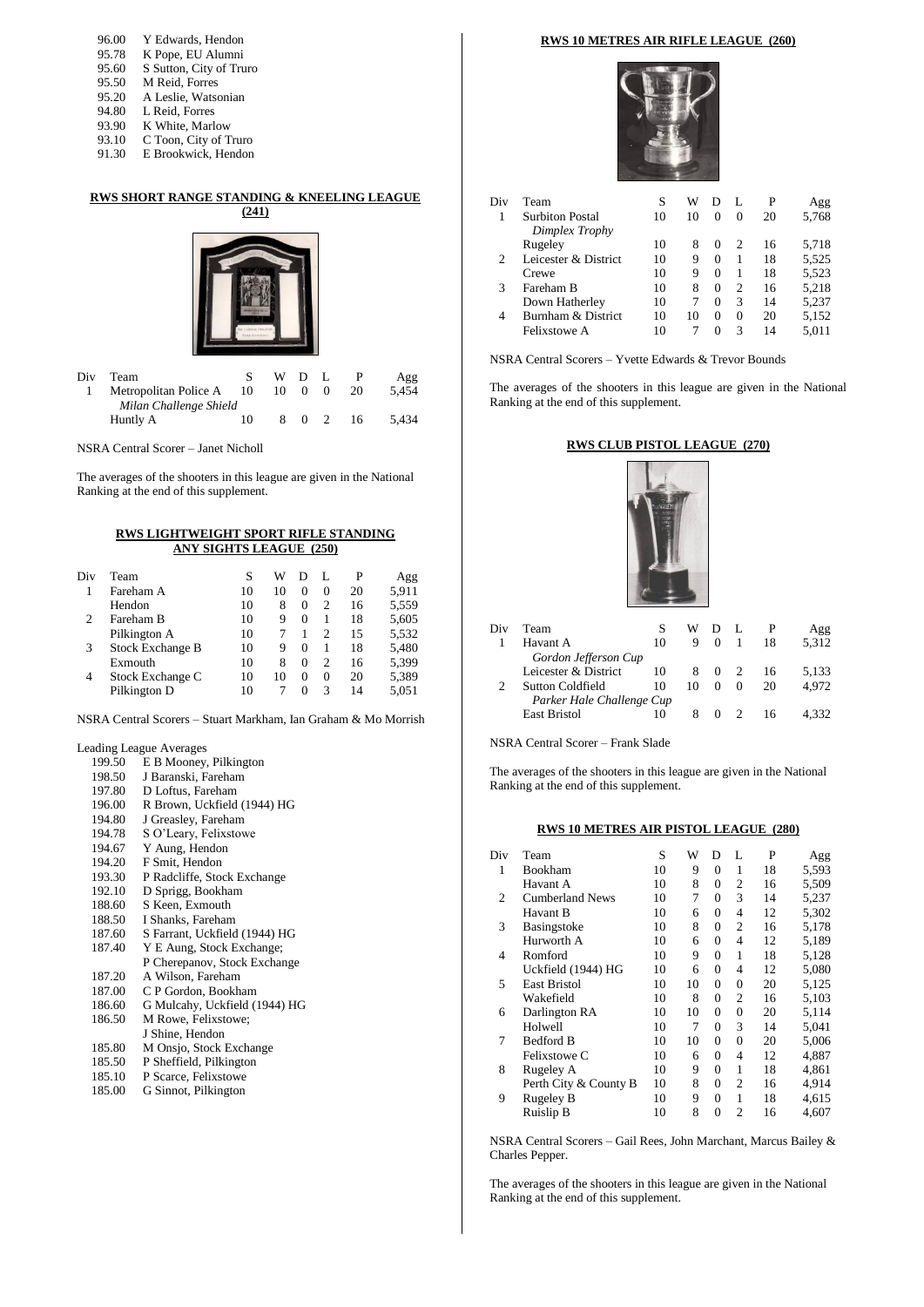#### **SHORT RANGE BENCH REST LEAGUE (290)**

| Div | Team                |    | WD. |          |                | Agg            |
|-----|---------------------|----|-----|----------|----------------|----------------|
|     | Downshire A         | 10 | 10  |          | $\Omega$       | 20 5,993(247X) |
|     | Downshire B         | 10 |     | $\theta$ | 3              | 14 5,985(195X) |
|     | Downshire C         | 10 | 10  | 0        |                | 20 5,972(173X) |
|     | Bearsted & Thurnham | 10 | 6   | $\theta$ | $\overline{4}$ | 12 5,923(129X) |
|     | Driffield B         | 10 | 10  | $\theta$ | $\Omega$       | 20 5,894(140X) |
|     | Heston & Hounslow B | 10 | 8   | $\theta$ |                | 16 5.800(81X)  |
|     |                     |    |     |          |                |                |

NSRA Central Scorer – Edward Kendall

Leading League Averages

| xaunig League Averages     |
|----------------------------|
| M Hassard, Downshire       |
| F Tumelty, Downshire       |
| J Cooke, Downshire         |
| J McCune, Downshire        |
| T McMillan, Downshire      |
| J Matthews, Downshire      |
| R Fenton, Driffield        |
| D Liggett, Downshire       |
| P Hargreaves, Keighley     |
| C Roscoe, Morley & Dist    |
| D Gilbody, Downshire       |
| H Annand, Keighley         |
| R Dalton, Morley & Dist    |
| A Lount, Driffield         |
| T Eling, Driffield         |
| D Barclay, Downshire       |
| T Langridge, Morley & Dist |
| J F Smith, Aldershot       |
|                            |

Downshire A then made a new British Record Score of 600 (35x) in Round 2 this season with F Tumelty (200,13x), M Hassard (200,12x) and J Matthews (200,10x) being in this record breaking team.

It is duly noted that Downshire B equaled the previous British Record Score of 600 (22x) in Round 1 this season.

### **50 METRES BENCH REST LEAGUE (291)**

| Div Team            |                 | WD L |  | $\mathbf{P}$ | Agg                                     |
|---------------------|-----------------|------|--|--------------|-----------------------------------------|
| 1 Heston & Hounslow |                 |      |  |              | $10 \t 7 \t 0 \t 3 \t 14 \t 5,898(75X)$ |
| Downshire           | $\overline{10}$ |      |  |              | 6 1 3 13 5.953(127X)                    |

NSRA Central Scorer – Des Boyton

The averages of the shooters in this league are given in the National Ranking at the end of this supplement.

Downshire RC equaled the British Record Score of 600 (20x) this season with F Tumelty (200,12x), J Cooke (200,4x) and J McCune (200,4x) being in this record breaking team.

### **Club Team Knock-out Competitions**

### **CLUB TEAM OF FOUR RIFLE (220)**



| Round 1           |     |                           |            |
|-------------------|-----|---------------------------|------------|
| <b>Bedford</b>    | 791 | beat Surbiton Postal      | 761        |
| <b>Bookham</b>    | 791 | beat Uckfield (1944) HGRC | 785        |
| Wick Old Stagers  | 789 | beat City of Truro        | 773        |
| Watsonian         | 788 | beat Budleigh Farm TSC    | 783        |
| Colchester A      | 786 | beat Wimbledon Park       | 770        |
| Banff & Macduff   | 786 | beat St Austell           | 767        |
| <b>Bon</b> Accord | 782 | beat Torfaen              | <b>NCR</b> |
| Worplesdon        | 780 | beat Colchester B         | 767        |
| Sarisbury         | 778 | beat Alloa & District     | 769        |

| Wick Old Stagers      | 799 | <b>beat</b> | Pentland             | 778 |
|-----------------------|-----|-------------|----------------------|-----|
| Marlow                | 797 | beat        | Watsonian            | 777 |
| Bedford               | 793 | beat        | Exeter               | 768 |
| <b>Bon Accord</b>     | 791 | <b>beat</b> | Havant               | 785 |
| Sarisbury             | 786 | beat        | Worplesdon           | 781 |
| <b>East Grinstead</b> | 784 | beat        | Banff & Macduff      | 780 |
| <b>Bookham</b>        | 784 | beat        | Marches              | 767 |
| Colchester A          | 782 |             | beat Portsmouth City | 769 |
|                       |     |             |                      |     |
| Round 3               |     |             |                      |     |
| Wick Old Stagers      | 794 | <b>beat</b> | <b>Bedford</b>       | 790 |
| <b>Bon Accord</b>     | 788 | beat        | Colchester A         | 784 |
| <b>East Grinstead</b> | 785 | beat        | Marlow               | 781 |
| Bookham               | 781 | beat        | Sarisbury            | 777 |
| Semi-final            |     |             |                      |     |
| Wick Old Stagers      | 789 | beat        | Bookham              | 786 |
| <b>Bon Accord</b>     | 784 | beat        | East Grinstead       | 781 |
| Third Place           |     |             |                      |     |
|                       |     | .           |                      |     |

Awarded to Bookham from Semi-Final

Round 2

| Final                              |     |  |                       |     |  |  |  |  |  |
|------------------------------------|-----|--|-----------------------|-----|--|--|--|--|--|
| <b>Bon Accord</b>                  | 789 |  | beat Wick Old Stagers | 786 |  |  |  |  |  |
| Burroughes and Watts Challenge Cup |     |  |                       |     |  |  |  |  |  |
| J Latimer                          | 199 |  | H Simpson             | 198 |  |  |  |  |  |
| K Silver                           | 198 |  | <b>B</b> Young        | 198 |  |  |  |  |  |
| J Cole-Hamilton                    | 198 |  | D Simpson             | 196 |  |  |  |  |  |
| I Shanks                           | 194 |  | G Begg                | 194 |  |  |  |  |  |
|                                    |     |  |                       |     |  |  |  |  |  |

NSRA Central Scorer – Jane Goddard

Wick Old Stagers made a new British Record Score of 798 ex 800 this season with D Simpson, H Simpson, G Begg and B Young being in this record breaking team.

It is duly noted that Marlow equaled the previous British Record Score of 797 x800 in the same round that Wick Old Stagers made the new record score.

#### **CLUB TEAM OF SIX RIFLE (221)**



| Round 1               |       |             |                       |            |
|-----------------------|-------|-------------|-----------------------|------------|
| Bedford               | 1,180 | beat        | Wimbledon Park        | 1,161      |
| Wick Old Stagers      | 1,180 | beat        | Alloa & District      | 1,155      |
| Round 2               |       |             |                       |            |
| Bedford               | 1,188 | beat        | Havant                | 1,172      |
| Marlow                | 1,184 | <b>beat</b> | <b>Bon Accord</b>     | 1,177      |
| Watsonian             | 1,179 | beat        | <b>East Grinstead</b> | 1,166      |
| Wick Old Stagers      | 1,175 | <b>beat</b> | Exeter                | 1,166      |
| Bookham               | 1,174 | <b>beat</b> | Marches               | <b>NCR</b> |
| Colchester            | 1,174 | beat        | Vauxhall              | 1,157      |
| <b>Budleigh Farm</b>  | 1,166 | beat        | Portsmouth City       | 1,160      |
| Sarisbury             | 1,164 | beat        | City of Truro         | 1,145      |
| Round <sub>3</sub>    |       |             |                       |            |
| Wick Old Stagers      | 1,186 | beat        | <b>Budleigh Farm</b>  | 1,160      |
| Watsonian             | 1,178 | <b>beat</b> | Bookham               | 1,171      |
| Bedford               | 1,173 | beat        | Sarisbury             | 1,171      |
| Colchester            | 1,163 | <b>beat</b> | Marlow                | 1,159      |
| Semi-Final            |       |             |                       |            |
| Colchester            | 1,179 | beat        | Wick Old Stagers      | 1,175      |
| $(4*97)$<br>Watsonian | 1,175 | beat        | Bedford<br>$(3*97)$   | 1,175      |
| Third Place           |       |             |                       |            |

Awarded to Wick Old Stagers (3\*100) over Bedford (2\*100) from the Semi-Final.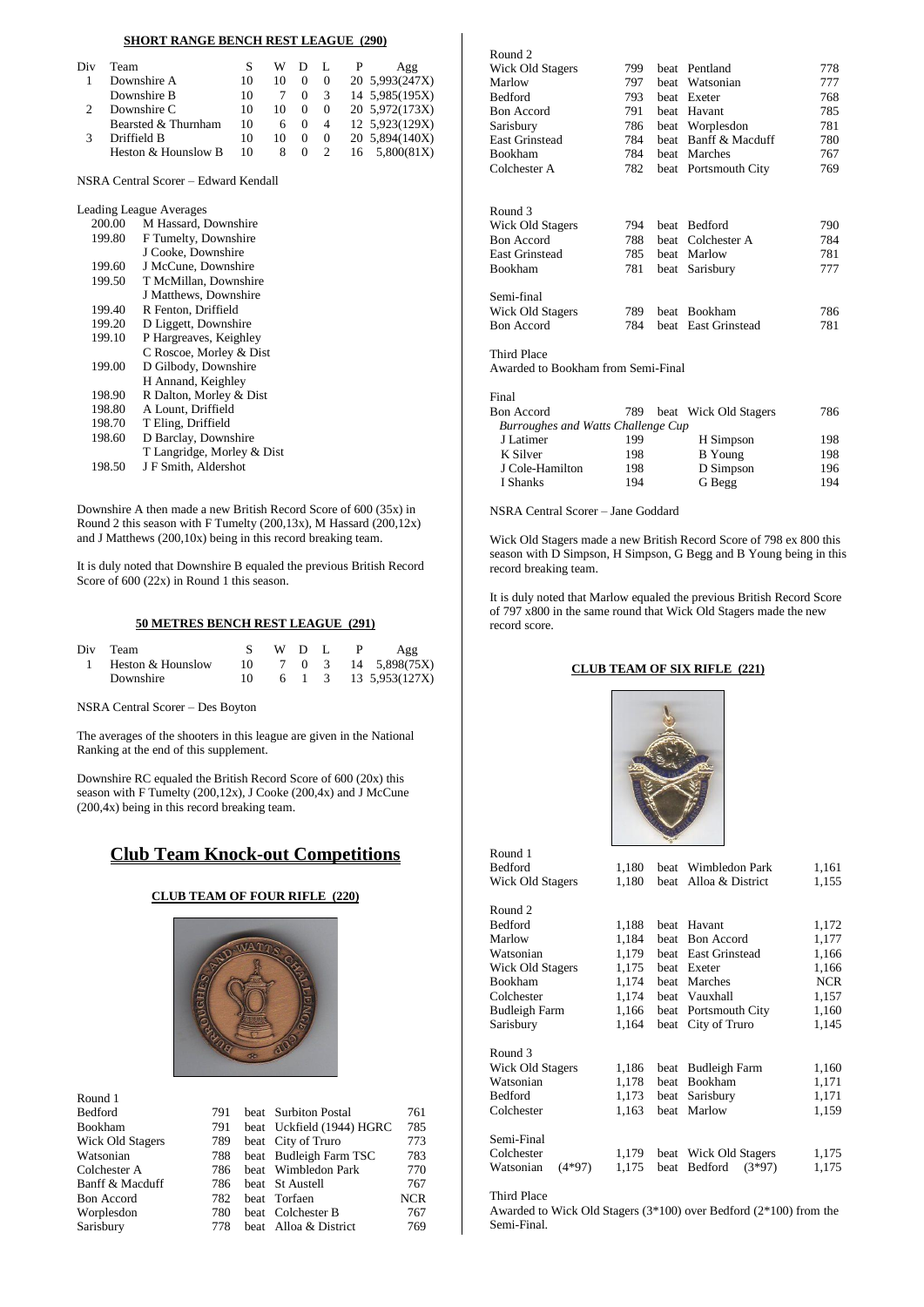| Final                           |     |                       |       |  |  |  |  |  |  |  |
|---------------------------------|-----|-----------------------|-------|--|--|--|--|--|--|--|
| Watsonian                       |     | 1,178 beat Colchester | 1,165 |  |  |  |  |  |  |  |
| News of the World Challenge Cup |     |                       |       |  |  |  |  |  |  |  |
| O Barron                        | 200 | D Smith               | 198   |  |  |  |  |  |  |  |
| A Dove                          | 200 | A Fearn               | 195   |  |  |  |  |  |  |  |
| P Brett                         | 197 | A Pamment             | 195   |  |  |  |  |  |  |  |
| J Barron                        | 195 | J Smith               | 195   |  |  |  |  |  |  |  |
| R Thomson                       | 193 | M Payne               | 192   |  |  |  |  |  |  |  |
| <b>B</b> Burnside               | 193 | S Spindler            | 190   |  |  |  |  |  |  |  |

NSRA Central Scorer – Tony Blazey

#### **SCOTTISH CLUB TEAM OF SIX RIFLE (222)**



| Round 1                                                            |       |      |                          |            |
|--------------------------------------------------------------------|-------|------|--------------------------|------------|
| Wick Old Stagers                                                   | 1,182 |      | beat Bon Accord          | 1,177      |
| Watsonian                                                          | 1,172 | beat | Banff & Macduff          | 1,163      |
| Perth City & County                                                | 1,158 |      | beat Alloa & District    | <b>NCR</b> |
| Semi-final                                                         |       |      |                          |            |
| Watsonian                                                          | 1,179 |      | beat Pentland            | 1,144      |
| Wick Old Stagers                                                   | 1,178 |      | beat Perth City & County | 1,174      |
| Third Place<br>Awarded to Perth City & County from the Semi-Final. |       |      |                          |            |
| Final                                                              |       |      |                          |            |
| <b>Wick Old Stagers</b>                                            | 1,174 |      | beat Watsonian           | 1,170      |
| Scottish Challenge Cup                                             |       |      |                          |            |
| G Begg                                                             | 199   |      | O Barron                 | 200        |
| S S Nicolson                                                       | 197   |      | A Dove                   | 197        |
| D Simpson                                                          | 196   |      | P Brett                  | 195        |
| H Simpson                                                          | 196   |      | D Caughey                | 194        |
| <b>B</b> Young                                                     | 193   |      | R Thomson                | 195        |
| J R Sinclair                                                       | 193   |      | J Barron                 | 189        |

NSRA Central Scorer – Tony Blazey

#### **CLUB TEAM OF EIGHT RIFLE (223)**



| Round 1<br>Bedford | 780 | beat City of Truro | 763 |
|--------------------|-----|--------------------|-----|
| Round 2            |     |                    |     |
| Wick Old Stagers   | 787 | beat Colchester    | 775 |
| <b>Bon</b> Accord  | 787 | beat Marlow        | 771 |
| <b>Bedford</b>     | 783 | beat Havant        | 773 |
| Watsonian          | 779 | beat Budleigh Farm | 770 |
| Semi-Final         |     |                    |     |
| Wick Old Stagers   | 788 | beat Bon Accord    | 782 |
| Watsonian          | 781 | beat Bedford       | 777 |
|                    |     |                    |     |

Third Place

Awarded to Bon Accord from the Semi-Final.

| Final                         |       |                   |       |
|-------------------------------|-------|-------------------|-------|
| Wick Old Stagers              | 1,569 | beat Watsonian    | 1,565 |
| Mackworth Praed Challenge Cup |       |                   |       |
| H Simpson                     | 198   | J R Brown         | 199   |
| A W Paul                      | 197   | O Barron          | 199   |
| J R Sinclair                  | 197   | A Dove            | 197   |
| S Nicolson                    | 196   | P Brett           | 196   |
| D Simpson                     | 196   | <b>B</b> Burnside | 195   |
| S S Nicolson                  | 196   | D Caughey         | 196   |
| B Young                       | 194   | R Thomson         | 194   |
| G Begg                        | 195   | J Barron          | 189   |
|                               |       |                   |       |

NSRA Central Scorer – David Brownridge

#### **NATIONAL TEAM HANDICAP (224)**



| Round 1<br>City of Truro A                                                              | 399        | beat | Wellington College B         | 397 |
|-----------------------------------------------------------------------------------------|------------|------|------------------------------|-----|
| Round 2                                                                                 |            |      |                              |     |
| Greshams                                                                                | 399        | beat | Wellington College A         | 398 |
| City of Truro A                                                                         | 398        | beat | <b>St Austell</b>            | 397 |
| Helston & District                                                                      | 397        | beat | Darlington                   | 395 |
| $(1*100)$<br>Hendon                                                                     | 395        | beat | City of Truro B $(0*100)395$ |     |
| Semi-Final<br>City of Truro A                                                           | 398<br>395 | beat | Hendon                       | 393 |
| Greshams $(1*100)$<br>Third Place<br>Awarded to Helston & District from the Semi-Final. |            | beat | Helston & Dist $(0*100)$ 395 |     |
| Final                                                                                   |            |      |                              |     |
| City of Truro A                                                                         | 398        | beat | Greshams                     | 395 |

| City of Truro A       | 398 | beat | Greshams          | 395 |
|-----------------------|-----|------|-------------------|-----|
| Eley Challenge Trophy |     |      |                   |     |
| Mrs S Sutton          | 100 |      | T Little          | 100 |
| S Lucas               | 100 |      | W Cubitt          | 99  |
| J Hancock             | 99  |      | R Tancred         | 99  |
| F Teagle              | 99  |      | <b>B</b> Danziger | 97  |
|                       |     |      |                   |     |

NSRA Central Scorer – Edward Kendall

### **BUCS University League**

| Div | Team                 | S | W | Ð        |                | P  | Agg   |
|-----|----------------------|---|---|----------|----------------|----|-------|
| 1   | Edinburgh A          | 5 | 5 | $\Omega$ | $\Omega$       | 10 | 2,904 |
|     | Univ of Exeter A     | 5 | 4 | $\Omega$ |                | 8  | 2,903 |
| 2   | Imperial College A   | 5 | 4 | $\Omega$ | 1              | 8  | 2,891 |
|     | Cardiff University A | 5 | 4 | $\Omega$ |                | 8  | 2,875 |
| 3   | Cambridge B          | 5 | 5 | $\Omega$ | $\Omega$       | 10 | 2,844 |
|     | Univ of London       | 5 | 3 | $\Omega$ | $\overline{c}$ | 6  | 2,841 |
| 4   | Univ of Exeter B     | 5 | 5 | $\Omega$ | $\Omega$       | 10 | 2,830 |
|     | Southampton          | 5 | 4 | $\Omega$ |                | 8  | 2,811 |
| 5   | Newcastle B          | 5 | 5 | $\Omega$ | $\theta$       | 10 | 2,734 |
|     | Cardiff B            | 5 | 4 | $\Omega$ | 1              | 8  | 2,734 |
| 6   | Durham C             | 5 | 4 | $\Omega$ | 1              | 8  | 2,505 |
|     | Swansea D            | 5 |   |          |                | 8  | 2,334 |

NSRA Central Scorer – Lindsay Campbell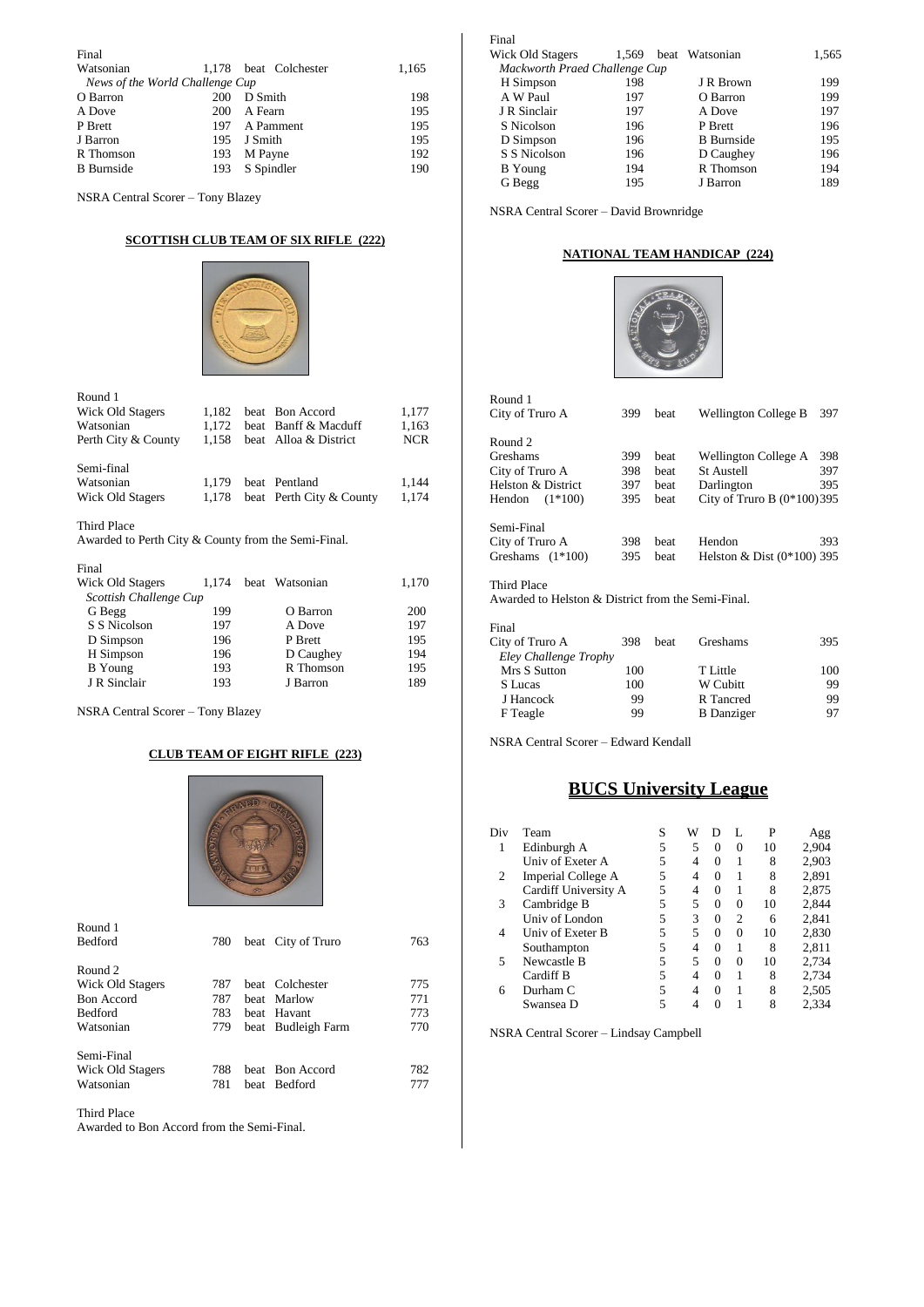### **Individual Leagues**

#### **VETERANS INDIVIDUAL SHORT RANGE LEAGUE (405)**

| Div | Team                       | S  | W | Ð              | L              | P  | Agg |
|-----|----------------------------|----|---|----------------|----------------|----|-----|
| 1   | J Cole-Hamilton (B Acc) 10 |    | 7 | 0              | 3              | 18 | 991 |
|     | J A Duguid (Bedford)       | 10 | 6 | $\overline{c}$ | $\overline{c}$ | 14 | 991 |
| 2   | A R Anderson (Hawick)      | 10 | 7 | 1              | $\overline{c}$ | 15 | 981 |
|     | B L George (Gally Hill)    | 10 | 6 | 2              | $\overline{c}$ | 14 | 982 |
| 3   | I L King (Henley TH)       | 10 | 6 | 3              | 1              | 15 | 961 |
|     | J Howie (Sunderland)       | 10 | 6 | $\mathfrak{D}$ | $\overline{c}$ | 14 | 974 |
| 4   | B Jones (Torfaen)          | 10 | 9 | 1              | 0              | 19 | 977 |
|     | A Bush (Shelford)          | 10 | 6 | 0              | 4              | 12 | 954 |
| 5   | K L J Hayles (Havant)      | 9  | 9 | $\Omega$       | 1              | 18 | 872 |
|     | C Potter (Torfaen)         | 10 | 7 | $\Omega$       | 3              | 14 | 953 |
| 6   | Ms G Lee (Basildon)        | 10 | 7 | $\Omega$       | 3              | 14 | 918 |
|     | L Shaw (Boston RC)         | 10 | 6 | 1              | 3              | 13 | 919 |
| 7   | P Storton (Bedford)        | 10 | 7 | $\theta$       | 3              | 14 | 939 |
|     | J Jennings (Bedford)       | 10 | 6 | 1              | $\mathbf{3}$   | 13 | 936 |
|     |                            |    |   |                |                |    |     |

NSRA Central Scorers – Guy Kinder and Pam Martin

The averages of the shooters in this league are given in the National Ranking at the end of this supplement.

#### **INDIVIDUAL PRONE SHORT RANGE LEAGUE (410)**

| Div            | Team                           | S  | W | D              | L                | P  | Agg |
|----------------|--------------------------------|----|---|----------------|------------------|----|-----|
| 1              | D Binney (Staveley)            | 10 | 5 | 5              | $\boldsymbol{0}$ | 15 | 999 |
|                | N J Day (Bedford)              | 10 | 5 | $\overline{4}$ | $\mathbf{1}$     | 14 | 996 |
| $\overline{2}$ | J Latimer (Bon Accord)         | 10 | 7 | 1              | $\overline{c}$   | 15 | 991 |
|                | J A Duguid (Bedford)           | 10 | 6 | $\overline{c}$ | $\overline{c}$   | 14 | 991 |
| 3              | R Dowling (Fittleworth)        | 10 | 7 | 1              | $\overline{c}$   | 15 | 984 |
|                | G Scruton (Portsmouth)         | 10 | 4 | 3              | 3                | 11 | 982 |
| 4              | R McAlpine (Bon Accord)10      |    | 6 | 1              | 3                | 13 | 977 |
|                | G Moffatt (Windsor)            | 10 | 5 | $\overline{c}$ | 3                | 12 | 979 |
| 5              | <b>B</b> L George (Gally Hill) | 10 | 7 | $\overline{0}$ | 3                | 14 | 982 |
|                | P C Richard (Wick)             | 10 | 6 | $\overline{c}$ | $\overline{c}$   | 14 | 975 |
| 6              | J V Smith (Sunderland)         | 10 | 7 | $\overline{2}$ | $\mathbf{1}$     | 16 | 983 |
|                | D Swain (Bedford)              | 10 | 5 | $\overline{c}$ | 3                | 12 | 967 |
| 7              | G Quinn (Bedford)              | 10 | 9 | $\theta$       | $\mathbf{1}$     | 18 | 976 |
|                | J Rowe (Portsmouth)            | 10 | 6 | 2              | $\overline{c}$   | 14 | 965 |
| 8              | G Mulcahy (Uckfield)           | 10 | 7 | $\overline{0}$ | 3                | 14 | 972 |
|                | N Macdonald (Bearsden)         | 10 | 6 | $\overline{c}$ | $\overline{c}$   | 14 | 970 |
| 9              | J Lee (Wakefield)              | 10 | 5 | $\overline{c}$ | 3                | 12 | 951 |
|                | S Bamford (Paignton)           | 9  | 6 | $\overline{0}$ | 4                | 12 | 858 |
| 10             | A Clark (Sunderland)           | 10 | 8 | 1              | $\mathbf{1}$     | 17 | 961 |
|                | M Blatchly (EMRR)              | 10 | 5 | $\overline{2}$ | 3                | 12 | 967 |
| 11             | S Robinson (Wakefield)         | 10 | 6 | $\mathbf{1}$   | 3                | 13 | 925 |
|                | R C White (Yealmpton)          | 10 | 6 | $\mathbf{1}$   | 3                | 13 | 924 |
| 12             | Ms Z Goodwin (EMRR)            | 10 | 7 | 1              | $\overline{c}$   | 15 | 945 |
|                | G A Smith (Sunderland)         | 10 | 7 | 1              | $\mathfrak{2}$   | 15 | 933 |
| 13             | C Potter (Torfaen)             | 10 | 8 | $\overline{0}$ | $\overline{c}$   | 16 | 948 |
|                | D Roberts (Bedford)            | 10 | 7 | 1              | $\overline{c}$   | 15 | 936 |
| 14             | C Hazlehurst (Sw'cote)         | 10 | 9 | $\theta$       | $\mathbf{1}$     | 18 | 952 |
|                | C Fozard (EMRR)                | 10 | 8 | 1              | $\mathbf{1}$     | 17 | 950 |

NSRA Central Scorers – Phil Strong, Charles Cain, Keith Hayles, Lindsay Campbell, Mike Willcox and Hugh Webber

The averages of the shooters in this league are given in the National Ranking at the end of this supplement.

#### **LIGHT WEIGHT SPORT RIFLE INDIVIDUAL LEAGUE (453)**

| Div | Team                       |    | W   |  |    | Agg   |
|-----|----------------------------|----|-----|--|----|-------|
|     | RA Doggart (East Antrim)10 |    | - 8 |  |    | 1.910 |
|     | C Gadsden (Havant)         | 10 |     |  | 15 | 1.879 |
|     | M Onsjo (SERC)             | 10 |     |  | 18 | 1.841 |
|     | A Battrick (Altrincham) 10 |    |     |  | 16 | 1.751 |
|     |                            |    |     |  |    |       |

NSRA Central Scorer – Lindsay Campbell

|        | <b>Leading League Averages</b> |
|--------|--------------------------------|
| 191.00 | R A Doggart, East Antrim       |
| 187.90 | C Gadsden, Havant              |
| 186.30 | N Jones, Altrincham            |
| 184.10 | M Onsjo, SERC                  |
| 183.50 | C Stone, Ex-Waterlow           |
| 183.20 | P Cox, Glevum                  |
| 175.10 | A Battrick, Altrincham         |
| 174.00 | K Hayes, Altrincham            |
| 170.20 | Mrs T Stone, Ex-Waterlow       |

#### **INDIVIDUAL 10 METRES AIRGUN LEAGUE (465)**

| Div | S<br>Team                      | W  | Ð        | L              | P  | Agg   |
|-----|--------------------------------|----|----------|----------------|----|-------|
| 1   | IS Aitken (OWSCC) (R) 10       | 9  | $\Omega$ | 1              | 18 | 1,908 |
|     | A Syms (Havant) (P)<br>10      | 7  |          | $\overline{c}$ | 15 | 1,915 |
| 2   | S Finnie (Luton&Dun) (P)10     | 9  | $\Omega$ | 1              | 18 | 1,865 |
|     | J Lee (Wakefield) (R)<br>10    | 6  | 2        | $\overline{c}$ | 14 | 1,860 |
| 3   | S Finnie (Luton&Dun) $(R)$ 10  | 10 | 0        | $\Omega$       | 20 | 1,878 |
|     | $E$ Budd (Havant) $(P)$<br>10  | 8  | $\Omega$ | $\overline{c}$ | 16 | 1.754 |
| 4   | D Pepper $(A-u-Lyne)(P)$<br>10 | 8  | $\Omega$ | $\overline{c}$ | 16 | 1,711 |
|     | R T Davies (Bedford)(P) 10     | 6  | 1        | 3              | 13 | 1,694 |
| 5   | Ms S M Sharp (Huntly) $(P)$ 10 | 7  | 1        | $\overline{c}$ | 15 | 1.665 |
|     | R Martin (Havant) (P)<br>10    | 7  | $\Omega$ | 3              | 14 | 1,663 |
| 6   | KLJ Hayles (Havant) (R) 10     | 10 | 0        | $\Omega$       | 20 | 1,793 |
|     | RC Bowes (Dumbarton)(P)10      | 6  |          | 3              | 13 | 1,568 |

NSRA Central Scorers – Graham Minett and Ralph Bellamy

The averages of the shooters in this league are given in the National Ranking at the end of this supplement.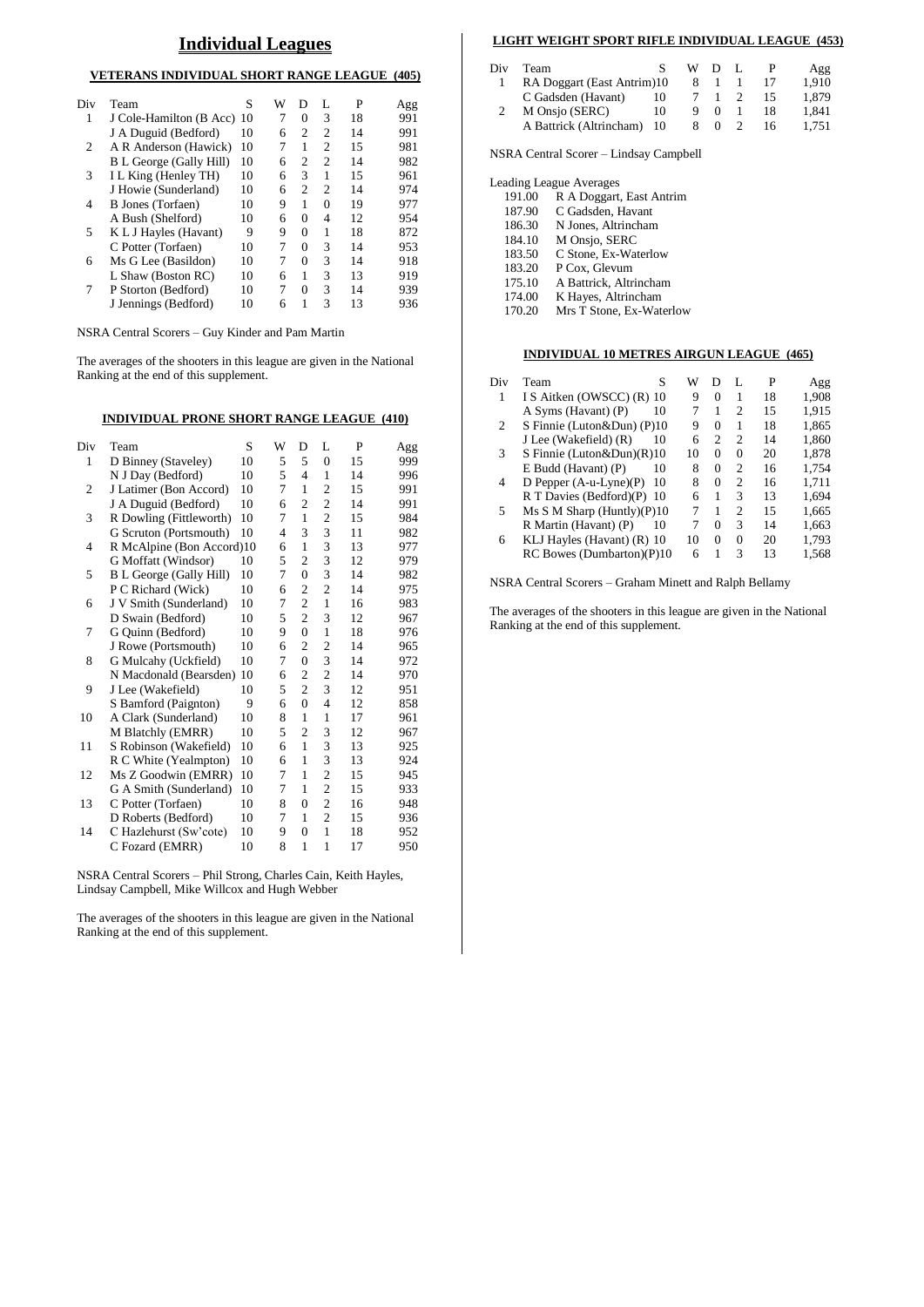### **Individual Competitions**

#### **BRITISH SHORT RANGE RIFLE CHAMPIONSHIP (421)**



- 400 D Binney, Staveley K D Bowley, Ruislip *News of the World Cup* 399 M J N Bagot, Ashton-Under-Lyne B L George, Gally Hill
- 398 M Szymankiewicz, Witchampton H Simpson, Wick Old Stagers M J Barnett, Cottingham
- 397 Miss J Hince, Wellington College Mrs L Jones, Bookham J Cole-Hamilton, Bon Accord
- 396 G Webb, Romford M Guille, Sarisbury
- 
- 395 J A Duguid, Bedford<br>394 A Mevers. East Grins A Meyers, East Grinstead
- 
- 393 S Gemmell, Perth City & County<br>392 D J Lake. Romford D J Lake, Romford
- 390 N Stofberg, Bon Accord

#### **ENGLISH SHORT RANGE CHAMPIONSHIP**



400 D Binney, Staveley K D Bowley, Ruislip *Royal Society of St George Trophy*

#### **BRITISH WOMEN'S SHORT RANGE CHAMPIONSHIP**

397 Miss J Hince, Wellington College *News of the World Trophy*

#### **VETERANS SHORT RANGE CHAMPIONSHIP**

399 B L George, Gally Hill

#### **ENGLISH JUNIOR SHORT RANGE CHAMPIONSHIP**

397 Miss J Hince, Wellington College *Royal Society of St George Junior Trophy*

#### **BRITISH UNDER 16 CHAMPIONSHIP**

288 (Stage 2) Miss N O'Connell, George Watsons College *Cliff Everall Trophy*

#### **WELSH SHORT RANGE CHAMPIONSHIP**



294 (Stage 2) Mrs S C Day, Bedford  *Western Mail and Echo Trophy*

#### **WELSH JUNIOR SHORT RANGE CHAMPIONSHIP**

288 (Stage 2) S Rees, Sarisbury *Roy Gerald Trophy*

#### **NORTHERN IRELAND SHORT RANGE CHAMPIONSHIP**

294 (Stage 2) J Ross, Bon Accord *Amertex Trophy*

#### **CHANNEL ISLANDS SHORT RANGE CHAMPIONSHIP**

396 M Guille, Sarisbury

#### **NORTHERN IRELAND JUNIOR SHORT RANGE CHAMPIONSHIP**

**ISLE OF MAN SHORT RANGE CHAMPIONSHIP**

There were insufficient entries for the above competitions to run.

NSRA Central Scorer – Janet Baker

#### **SCOTTISH INDIVIDUAL SHORT RANGE CHAMPIONSHIP (422)**



- 399 O Barron, Watsonian
- *Daily Record Challenge Bowl* 398 H Simpson, Wick Old Stagers
- Dr J Paterson, Driffield
- 397 J Cole-Hamilton, Bon Accord
- 395 K Greenaway, Perth C&C<br>394 R R Simpson, Greenock &
- R R Simpson, Greenock & Dist
- 393 J G Campbell, Halkirk W T Vaughan, Hawick
- 392 S Gemmell, Perth City & County A Dove, Watsonian
- 390 N Stofberg, Bon Accord I Shanks, Bon Accord D A M McIntosh, Alloa G Scruton, Portsmouth City
- 388 J Barron, Watsonian
- 387 T Thomson, Watsonian
- P Richard, Wick Old Stagers 382 J G Shedden, Halkirk

NSRA Central Scorer – Janet Baker

#### **SCOTTISH JUNIOR SHORT RANGE CHAMPIONSHIP**



293 Miss I Stark, GWC *The Sir Harry Lauder Cup*

NSRA Central Scorer – Janet Baker

#### **WOMEN'S SHORT RANGE CHAMPIONSHIP (423)**

Class A

- 299 S M Sharp, Huntly
- *Harrow WHD Trophy*
- M Bagot, Ashton-Under-Lyne
- 298 W L Foith, Bedford 297 A Fearn, Colchester

Class B

- 295 P Simmons, Vauxhall Motors
- *Wallesey WHD Trophy*
- 289 J D Perkins, Vauxhall Motors<br>288 H Dovle, Wigan H Doyle, Wigan
- 
- 287 S C Day, Bedford
- 286 T Beadle, Vauxhall Motors<br>285 R Dove Watsonian R Dove, Watsonian
- Class C
- 296 J Hince, Wellington College
- *Mrs D E Jackson Cup*
- 294 S M Thomas, Dumfries Y P Edwards, Hendon
- B Burnside, Watsonian 292 G Gooch, Watsonian
- 288 A Leslie, Watsonian
- A Nagorska, Heston & Hounslow
- 283 J P Baker, Vauxhall Motors
- 282 K Kapustina, Gresham's<br>270 A Hulme, Gresham's
- A Hulme, Gresham's

#### **Final**

- 300 W L Foith, Bedford
- *Championship Silver Rose Bowl* S M Sharp, Huntly
- 
- 297 J Hince, Wellington College
- 295 A Fearn, Colchester
- 294 P Simmons, Vauxhall Motors S M Thomas, Dumfries
- 
- 293 B Burnside, Watsonian
- 292 S C Day, Bedford<br>291 H Doyle, Wigan
- H Doyle, Wigan
- 287 Y P Edwards, Hendon
- 282 K Kapustina, Gresham's
- 279 A Leslie, Watsonian<br>273 A Hulme, Gresham's A Hulme, Gresham's
- 

NSRA Central Scorer – Sue Willcox

#### **SHORT RANGE THREE POSITIONS CHAMPIONSHIP (441)**

- 580 M Szymankiewicz, Witchampton
- 566 S Henry, City of Oxford
- 560 J Lee, Wakefield

NSRA Central Scorer – Peter Mann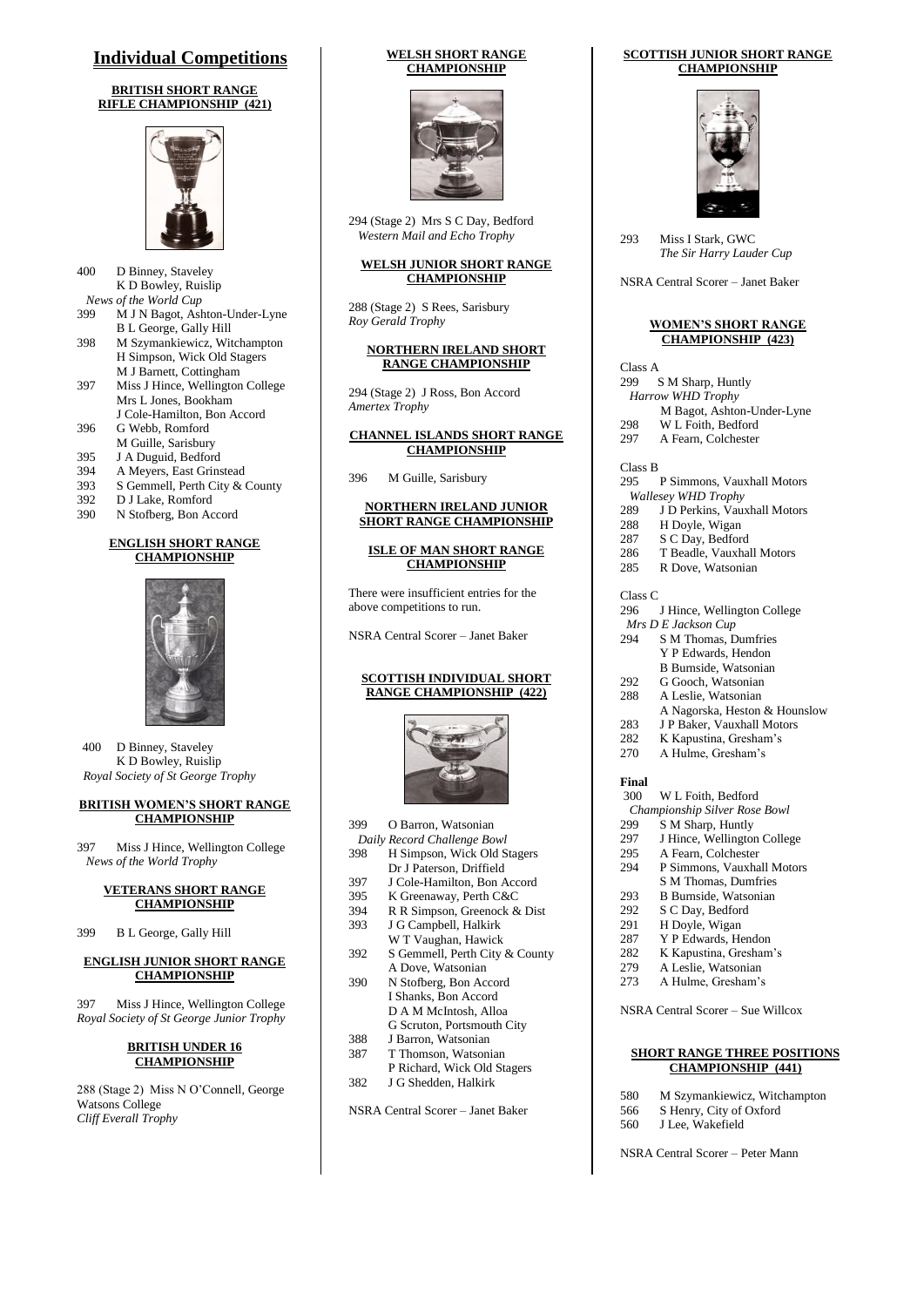#### **THREE POSITIONS AIR RIFLE CHAMPIONSHIP (462)**

- 
- 528 A W Purchon, Orkney<br>519 K L J Hayles, Havant 519 K L J Hayles, Havant<br>384 M J Green, Milton Ke
- M J Green, Milton Keynes

NSRA Central Scorer – Lindsay Campbell

#### **LIGHTWEIGHT SPORT RIFLE STANDING ANY SIGHTS (450)**

- Class A
- 885 S Chambers, Workington
- 
- 883 J Greasley, Fareham<br>881 R Brown, Uckfield H 881 R Brown, Uckfield Home Guard<br>880 M C Fishpool. East Bristol
- M C Fishpool, East Bristol
- 878 C Abbs, North Walsham<br>864 D Sprigg, Bookham
- 
- 864 D Sprigg, Bookham<br>856 C P Gordon, Bookha 856 C P Gordon, Bookham<br>855 G Mulcahy, Uckfield H
- 855 G Mulcahy, Uckfield Home Guard
- 853 R A Doggart, East Antrim<br>848 Dr C J Gadsden, Havant
- Dr C J Gadsden, Havant

| Class B |                                |
|---------|--------------------------------|
| 837     | T M Briggs, Holwell            |
| 835     | N Jones, Altrincham            |
| 834     | G B Sowerby, Glevum            |
| 832     | C Stone, Ex-Waterlow           |
| 831     | A Sherriff, East Bristol       |
| 828     | S Farrant, Uckfield Home Guard |
|         | P Cox, Glevum                  |
| 825     | D C J Poxon, Rokeby            |
| 823     | Miss Y Gordon, Bookham         |
| 815     | M J Clubley, Cottingham        |
| 798     | Ms M Crossland, Stock Exchange |
| 796     | M Wood, Alton                  |
| 760     | J Woracker, Romford            |
| Class C |                                |
| 829     | G Sarin, Stock Exchange        |

| رےن | O Barni, Block Exchange      |
|-----|------------------------------|
| 828 | K Hayes, Altrincham          |
| 823 | C Turner, Staveley           |
| 817 | A Battrick, Altrincham       |
| 805 | P Gibbs, Alton               |
| 798 | Mrs D P Stanley, Romford     |
| 795 | J McManus, Fareham           |
| 782 | M J Oakey, Aldershot         |
| 732 | D R Brock, Shebbear Shooters |
| 264 | C Waldron, Ashford           |
|     |                              |

NSRA Central Scorer – Ian Gray

#### **LIGHTWEIGHT SPORT RIFLE PRONE ANY SIGHTS (451)**

#### Class A

| 867     | N Jones, Altrincham       |
|---------|---------------------------|
| 843     | M Hosken, Bristol Invicta |
| 828     | C J Gadsden, Havant       |
| 821     | T M Briggs, Holwell       |
| 817     | C Stone, Ex-Waterlow      |
| 809     | I S Henderson, Larbert    |
|         |                           |
| Class B |                           |
| 809     | C Waldron, Ashford        |
| 770     | A Battrick, Altrincham    |
| 743     | K Hayes, Altrincham       |
| 538     | S Ford. Bristol Invicta   |
|         |                           |
| Class C |                           |
| 787     | M Evans, Bristol Invicta  |
| 716     | C Lewis, Bristol Invicta  |

NSRA Central Scorer – Mo Morrish

## **LIGHTWEIGHT SPORT RIFLE STANDING TIMED FIRE ANY**

| <b>STANDING TIMED FIRE ANY</b> |                                   |  |  |
|--------------------------------|-----------------------------------|--|--|
|                                | <b>SIGHTS (452)</b>               |  |  |
| Class A                        |                                   |  |  |
| 871                            | M Fishpool, East Bristol          |  |  |
| 865                            | C D Abbs, North Walsham           |  |  |
| 860                            | D Sprigg, Bookham                 |  |  |
|                                |                                   |  |  |
| Class B                        |                                   |  |  |
| 819                            | Miss Y Gordon, Bookham            |  |  |
| 809                            | A Battrick, Altrincham            |  |  |
| 795                            | R A Doggart, East Antrim          |  |  |
| 793                            | P Cox, Glevum                     |  |  |
| 765                            | C Waldron, Ashford & District     |  |  |
| Class C                        |                                   |  |  |
| 820                            | K Hayes, Altrincham               |  |  |
| 779                            | N Jones, Altrincham               |  |  |
| 662                            | Mrs D P Stanley, Romford          |  |  |
| 495                            | A R Woolgar, Southwick            |  |  |
|                                |                                   |  |  |
|                                | NSRA Central Scorer - Mike Mercer |  |  |
|                                | <b>10 METRES AIR RIFLE (460)</b>  |  |  |
|                                |                                   |  |  |
| Class A<br>1,161               | Dr J Paterson, Driffield          |  |  |
| 1,148                          | Y Aung, Hendon                    |  |  |
| 1,145                          | IS Aitken, OWSSC                  |  |  |
| 1,139                          | R Law, Alloa & District           |  |  |
| 1,122                          | Miss B Edwards, Crewe             |  |  |
|                                | Leading Overall Junior            |  |  |
| 1,119                          | Miss Z E Perkin, Rugeley          |  |  |
| 1,111                          | K Sinclair, Metropolitan Police   |  |  |
| 1,107                          | C Dickson, Alloa & District       |  |  |
| 1,106                          | H Vincent, Crewe                  |  |  |
| 1,104                          | Ms K Marquez, Burnham             |  |  |
| 1,092                          | Ms S M Sharp, Huntly              |  |  |
| 1,090                          | M D Joyce, Forres                 |  |  |
| 1,077                          | D Eley, Tunbridge Wells           |  |  |
| 1,074                          | K Hubbard, Croydon                |  |  |
| 927                            | C Jones, Heston & Hounslow        |  |  |
|                                |                                   |  |  |
| Class B                        |                                   |  |  |
| 1,098                          | S Finnie, Luton & Dunstable       |  |  |
| 1,082                          | A Brookes, Crewe                  |  |  |
| 1,075                          | C Hunter, Down Hatherley          |  |  |
| 1,058                          | N Stofberg, Bon Accord            |  |  |
|                                | L Travis, Shanklin                |  |  |
| 1,054                          | A J Osborne, Fort Purbrook        |  |  |
| 1,035                          | N Jackson, Kilgetty .177          |  |  |
| 1,027                          | A W Purchon, Orkney               |  |  |
| 836                            | P C Bartlett, Fort Purbrook       |  |  |
| 514                            | A R Woolgar, Southwick            |  |  |
| 508<br>493                     | Mrs C Stubbings, OWSSC            |  |  |
|                                | I Johnson, Ashton-Under-Lyne      |  |  |
| Class C                        |                                   |  |  |
| 917                            | M J Green, Milton Keynes          |  |  |
| 863                            | D V Pepper, Ashton-Under-Lyne     |  |  |
| 489                            | D J W Butcher, Framlingham        |  |  |
|                                |                                   |  |  |

#### Class D

| 1,070 | K L J Hayles, Havant |  |
|-------|----------------------|--|
|-------|----------------------|--|

- 980 Mrs K Mohan-Syal, Burnham<br>890 Mrs S E Howarth, Fort Purbro
- Mrs S E Howarth, Fort Purbrook
- 776 T M Briggs, Holwell
- 770 R Anderson, Co. Londonderry

NSRA Central Scorer – Marcus Bailey

### Class A 1,152 J Pitman, Budleigh Farm

**10 METRES AIR PISTOL (480)**

| .,      | r niman, Duareign r ann                 |
|---------|-----------------------------------------|
| 1,128   | S Finnie, Luton & Dunstable             |
| 1,102   | A Shaw, Sedgemoor                       |
| 1,089   | A J B Sutton, Swadlincote               |
|         |                                         |
| 1,078   | M D Joyce, Forres                       |
| 1,065   | S Bold, Worplesdon                      |
|         |                                         |
| Class B |                                         |
| 1,076   | S Dimitrova, Bon Accord                 |
|         | Mrs H F Platts, Swadlincote             |
| 1,075   |                                         |
| 1,074   | E Budd, Havant                          |
| 1,073   | S R Garley, Wycliffe                    |
| 1,070   | S Petyt, Wakefield                      |
| 1,065   | S Giles, Kettering & District           |
| 1,063   |                                         |
|         | D G Williams, Lincoln                   |
| 1,051   | K J Yeates, Highfield                   |
| 1,048   | D Gilbody, Downshire                    |
| 1,030   | A Brookes, Crewe                        |
| 1,028   | R Garraway, Basingstoke                 |
|         |                                         |
| 1,027   | H Newbury, Wakefield                    |
| 1,019   | J T Sadowski, Norwich                   |
| 1,014   | D Robertson, Bon Accord                 |
| 978     | F Parry, Kilgetty .177                  |
| 516     | J Ireland, Kettering & District         |
|         |                                         |
|         |                                         |
| Class C |                                         |
| 1,036   | P Jackson, Kilgetty .177                |
| 1,033   | P Cox, Glevum                           |
| 1,031   | D V Pepper, Ashton-Under-Lyne           |
|         | R T Davies, Bedford                     |
| 1,027   |                                         |
| 1,012   | C Stone, Ex-Waterlow                    |
|         | Mrs P A Bramwell, Holwell               |
| 1,006   | P M Bailey, Wat'bury & Teston           |
| 1,005   | A C Bowman, Braunton                    |
| 989     | A Bush, Shelford                        |
|         |                                         |
| 974     | Ms S M Sharp                            |
| 963     | D G Gilbert, Havant                     |
| 955     | C Allison                               |
| 954     | D B Sutcliffe, 8 <sup>th</sup> Warwicks |
| 953     | Mrs M Melvin, Bon Accord                |
|         |                                         |
| 915     | T M Briggs, Holwell                     |
| 514     | R Anderson, Co Londonderry              |
| 496     | M Daniel, Basingstoke                   |
|         |                                         |
| Class D |                                         |
|         |                                         |
|         | 1,036 G Sarin, Stock Exchange           |
| 1,025   | Miss KKC Cheema, Croydon                |
|         | <b>Highest Junior Overall</b>           |
| 1,008   | D Boyton, Heston & Hounslow             |
| 998     | R Mann, Basingstoke                     |
| 967     | M Dellaway, Bedford                     |
|         |                                         |
|         | L Van Vuuren, Darlington R'way          |
| 965     | Ms P Hockin, Burnham                    |
| 955     | D Morris, Burnham                       |
| 941     | R C Bowes, Dumbarton                    |
| 928     | M Bailey, Heston & Hounslow             |
| 927     | Miss C Dickenson                        |
|         |                                         |
| 910     | L V Woodyer, Morley & District          |
| 904     | Miss L Yadave, West Ruislip             |
| 885     | C R Smith, Chobham & District           |
| 850     | P Wallis, Burnham                       |
| 842     | G Martin, Huntly                        |
|         |                                         |
|         |                                         |
|         | NSRA Central Scorer - Brian Girling     |
|         |                                         |
|         |                                         |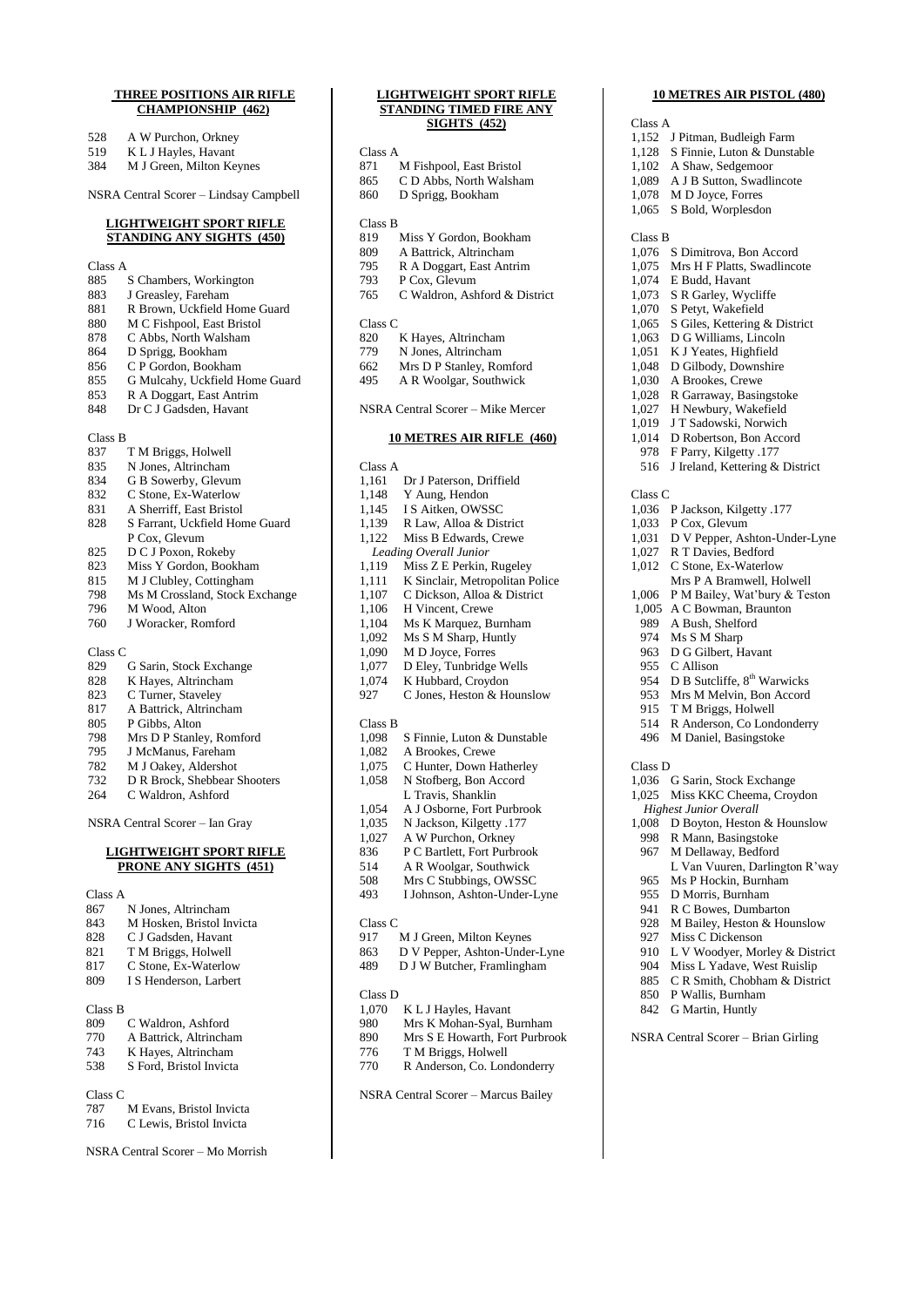#### **BENCHREST IRON SIGHTS (493)**

Class A 1,182(16x) R L Gough, Dudley 1,165(19x) A W Purchon, Orkney 1,156(16x) T M Briggs, Holwell 1,140(10x) L V Woodyer, Morley & Dist 1,138(8x) M Woodhead, Crookham

#### Class B

1,159(17x) M G Rennie, Marlow 1,140(9x) C Waldron, Ashford & District 1,124(8x) C Hazlehurst, Swadlincote 887(2x) R A Cooper, Dudley 643(0x) C Turner, Staveley

NSRA Central Scorer – Barbara Lee

#### **BENCHREST ANY SIGHTS (494)**

Class A

1,199(69x) M E Hassard, Downshire 1,198(48x) J W Matthews, Downshire 1,198(45x) F Tumelty, Downshire 1,197(36x) R L Gough, Dudley 1,196(31x) E Kendall, Easingwold  $1,195(40x)$  T Eling, Driffield 1,189(24x) C H Carpenter, Crookham 1,188(26x) A W Purchon, Orkney 1,183(22x) T Langridge, Morley & District 1,096(34x) R Anderson, Co Londonderry 939(7x)K J Boaden, Llantrisant & CC Class B 1,196(34) H Annand, Keighley

1,195(44x) K Farrow, Whitby 1,195(12x) M Hamill, Downshire 1,194(33x)J McCune, Downshire 1,193(33x) J D Cooke, Downshire 1,192(37x) J Marsh Brown, Marlow 1,191(29x) D Liggett, DRC 1,190(32x) J F Smith, Aldershot 1,190(29) Dr C J Gadsden, Havant 1,188(29x)R Dalton, Morley & District 1,186(27x)R Fenton, Driffield 1,184(27x)P Edwards, Hendon 1,184(16x)T M Briggs, Holwell 1,178(31x)D Barclay, Downshire 796(22x) A Lount, Driffield 796(21x) D C J Poxon, Rokeby

Class C

1,198(38x) J Taylor, Driffield 1,197(40x) D Gilbody, Downshire 1,196(31x) M Reich, Hendon 1,194(28x) C Turner, Staveley 1,191(27x) M Woodhead, Crookham 1,190(34x) E J Jones, Larkhall 1,187(23x)N Macdonald, Havant 1,184(25x) D Boyton, Heston & Hounslow 1,181(23x)D Woolgar, B. of W'worth 1,181(22x)M J Chapman, B. Stortford 1,179(27x)W C Griffin, Sunderland 1,177(23x)C Hazlehurst, Swadlincote 1,177(17x)I G Gray, Perth C & C 1,176(13x)E Everitt, B. of W'worth 1,175(27x)Mrs P A Bramwell, Holwell 1,174(24x)D S Garnham, Cottingham 1,174(20x)K Hosey, Hendon 1,167(20x)R E V Brown, Crookham 1,167(13x)J P Gower, Kettering & District 394(6x) C F Powell, B. of W'worth 393(9x) J Hooker, Hendon

Class D

1,191(34x) G Hodgson, Driffield 1,183(32x) S Love, Downshire 1,179(17x)P Thornton, Driffield 1,169(19x)A F King, Bedford

1,168(13x)D Bailey, Heston & Hounslow 1,166(18x)P Shepherd, Bon Accord Mrs B A Lee, Aldershot 1,166(14x)Mrs J Thompson, Driffield 1,163(6x) G Bailey, Crewe 1,159(19x)C J Ridout, Aldershot 1,157(14x)M Butchart, Perth C & C

#### Class E

1,159(15x) L Barr, Bedford 1,158(13x) T Esengin, Hendon 1,152(15x) L V Woodyer, Morley & Dist  $1.149(13x)$  D B Sutcliffe,  $8<sup>th</sup>$  Warwicks  $1,147(12x)$  T A Bounds, Witney 1,104(8x) I Marsden, Bookham

NSRA Central Scorer – Mog Thomson

### **Junior Team Competitions**

#### **JUNIOR WINTER COMPETITION (230)**

#### Under 18 section 772 Gresham's RC B *Colonel Mitchell Challenge Cup* 768 Gresham's RC A<br>763 Wellington Colley

- Wellington College A
- 759 Aldingbourne & District
- 758 North Devon Scouts<br>754 Wellington College Wellington College
- 
- 750 City of Truro<br>740 Gresham's RC Gresham's RC C
- 569 George Watson's College
- 564 Chichester
- Under 15 section
- 747 Budleigh Farm
- *Harvey Hadden Challenge Trophy No 1* 745 Gresham's RC A
- *Roderic Salmon Memorial Cup*
- 729 George Watsons College
- 727 Gresham's RC B<br>647 North Devon Sco
- North Devon Scouts

NSRA Central Scorer – Janet Baker

#### **JUNIOR SPRING COMPETITION (231)**

Under 18s Section 769 Wellington College A

- 
- *Sir Phillip Richardson Trophy*
- 766 Aldingbourne & Dist (1\*99)<br>766 Gresham's RC A (0\*99) Gresham's RC A
- 
- 754 George Watson's College
- North Devon Scouts
- 751 Gresham's RC B 748 Wellington College B
- 
- 739 Chichester<br>731 Gresham's
- 731 Gresham's RC C<br>731 Gresham's RC D
- Gresham's RC D
- NCR City of Truro

#### Under 15s Section

765 Wellington College

- *Lee Challenge Cup*<br>743 George Watso
- 743 George Watson's College
- 740 North Devon Scouts<br>739 Gresham's RC
- Gresham's RC
- NCR City of Truro

NSRA Central Scorer – Janet Baker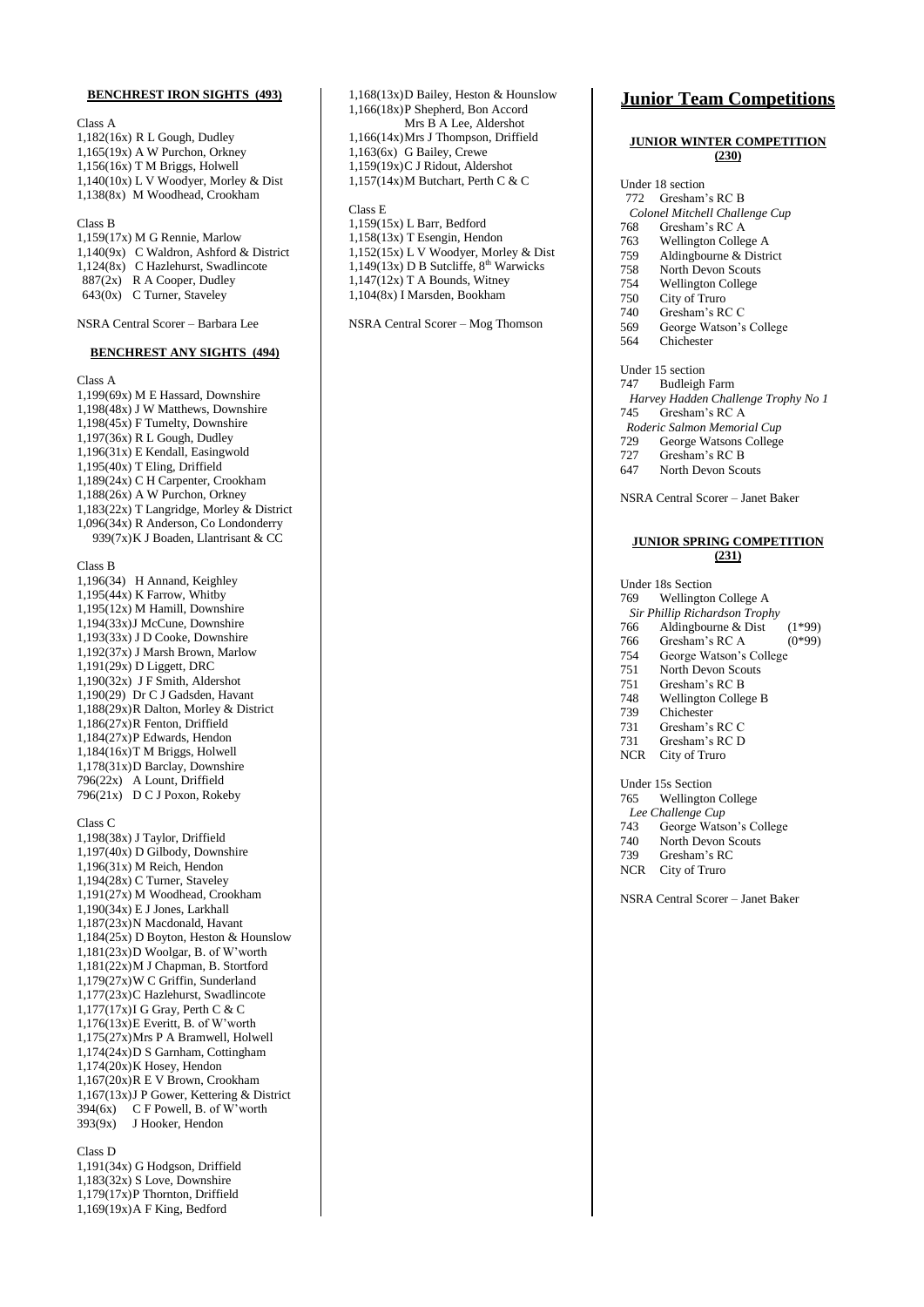## **BUCS University Individual Competition (Postal Stage)**

To qualify for inclusion in this list, the shooter must have been credited with a score ex 100 in all 5 rounds of the Competition. A total of 210 shooters fired cards in the league, of whom 171 shooters qualified for inclusion .

| 498 | T Jeffery, Nottingham             |
|-----|-----------------------------------|
| 495 | T Diggle, Edinburgh               |
| 494 | Miss A Bullock, Hertfordshire     |
| 493 | Miss J Powell, Cardiff            |
|     | F Flanagan, Cambridge             |
|     | D Bale, Cardiff                   |
| 492 | W Johnson, Cambridge              |
| 491 | Miss C Mawson, Southampton        |
|     | C Pirouet, Cardiff Metropolitan   |
|     | Miss K Tzaback, N'ham Trent       |
|     |                                   |
| 490 | R Olley, Edinburgh                |
| 489 | J Gutteridge, Edinburgh           |
|     | M O'Hare, Imperial College        |
| 488 | P Davis, Southampton              |
|     | D Taylor, Imperial College        |
|     | Miss A Howell, Oxford             |
| 487 | Miss V Walls, Aberdeen            |
|     | Miss H Rees-Lay, Edinburgh        |
|     | N Lehrter, Cambridge              |
| 486 | Miss E Bale, Cardiff Metropolitan |
|     | P Carr, Plymouth                  |
|     | X Iafrate, Exeter                 |
|     | G Dighton, Swansea                |
| 485 | S Radkovskii, Warwick             |
|     | R Shand, Robert Gordon            |
| 484 | J McCosh, Swansea                 |
|     | R MacLeod, Edinburgh              |
|     | A Spensley, Exeter                |
|     | J Peard, London                   |
| 482 | W Naylor, Warwick                 |
|     | D Lay, Exeter                     |
|     | S Altus, Swansea                  |
|     | R Fitzsimmons, Cambridge          |
| 481 | E Norman, Exeter                  |
|     | Miss O Haworth, Exeter            |
|     | Miss A Sayers, Imperial College   |
| 480 | G Auty, Imperial College          |
|     | Miss B Charlton, London           |
|     | Miss M Broad, Aberdeen            |
| 479 | F Leadsom, Warwick                |
|     | J Rennie, Cambridge               |
|     | J Page, Oxford                    |
| 478 | M Budden, Cardiff                 |
|     | C Tribe, Warwick                  |
|     | Miss M Emms, Cambridge            |
|     | Miss L Molodtsova, Kings Col Lon  |
|     | M Horrell, Oxford                 |
|     | A De Vivenot, Cambridge           |
| 477 | O Foster, London                  |
|     | C Jones, Swansea                  |
|     | J Mossom, Imperial College        |
|     | G Ramsden, London                 |
| 476 | T Brabrook, Durham                |
|     | L Ollerhead, Imperial College     |
| 475 | D Crook, Cardiff                  |
|     | Miss K Fleck, Cambridge           |
| 474 | L McGrath, Cardiff                |
|     | Miss F Fischer, Aberdeen          |
| 473 | Miss C Catuogno-Cal, Cambridge    |
|     | J Whitaker, Durham                |
|     | Miss A Puchalla, Glasgow          |
|     | Miss E Gibson, Glasgow            |
|     | Miss L Muttiah, Edinburgh         |
| 472 | Miss H Collins, Warwick           |

J Walker, Kings College London 471 J Alder, Swansea

|            | Miss H Harris, Durham                               |
|------------|-----------------------------------------------------|
|            | L Brown, Southampton                                |
|            | R Cornish, Robert Gordon                            |
| 470        | M Jones, Cambridge                                  |
|            | D Douglas, Edinburgh<br>J Tuffnell, Cambridge       |
|            | Miss I Snell, Durham                                |
|            | G Stewart, Edinburgh                                |
| 469        | D Thompson, Robert Gordon                           |
| 468        | L Tunstall, Southampton                             |
|            | S Stewart-Barry, Warwick                            |
|            | M Deng, Cambridge<br>A Stops, Swansea               |
|            | Miss T Ahopelto, Aberdeen                           |
| 467        | Miss L Gould, Cardiff                               |
|            | J Hawke, Oxford                                     |
|            | Miss A Good, Cambridge                              |
| 466        | D Williams, Swansea                                 |
| 464        | R Kinch, Cardiff<br>B Cox-Brusseau, London          |
|            | <b>B</b> Hocking, Cambridge                         |
| 463        | Miss S Abukscem, Kings Col Lon                      |
|            | W Smith, Cardiff                                    |
|            | R Sarker, Edinburgh                                 |
|            | A Davies, Robert Gordon                             |
| 462<br>461 | A Feathers, Ulster<br><b>B</b> Summerfield, Warwick |
|            | Miss G Izzard, Imperial College                     |
|            | E Yuen, Swansea                                     |
| 460        | Miss Y Zhou, Oxford                                 |
|            | M Homayounnejad, Kings Col Lon                      |
|            | S Brooks, Southampton                               |
|            | Miss B Beard, Nottingham Trent                      |
| 459        | C White, London                                     |
| 457        | J Tunsley, Durham<br>M Munt, Aberdeen               |
|            | A Phillips, Aberdeen                                |
|            | I Bychkov, Kings College London                     |
| 456        | E Mitchell, Robert Gordon                           |
|            | T Tollefsen, Cardiff                                |
|            | Miss N Barnes, Cardiff Metro                        |
| 455        | A Glaskov, Oxford                                   |
|            | Miss H Mansell, Oxford                              |
| 453<br>452 | A Hall, Imperial College<br>T Carey, Cambridge      |
| 451        | Miss K Sosnowska, Warwick                           |
|            | <b>B Cahill, Cardiff</b>                            |
|            | I Visockis, Aberdeen                                |
| 450        | Miss E John, Cardiff                                |
|            | R Alexander, Cardiff                                |
|            | Miss S Paxton, Glasgow<br>Miss A Choo, Cambridge    |
| 449        | Miss S Kemp, Warwick                                |
|            | Y Taki, Kings College London                        |
| 446        | E Richardson, Swansea                               |
|            | Miss G Gaber, Warwick                               |
|            | E Rosier, Swansea                                   |
| 445        | Miss M Beaton, Aberdeen<br>H Marden, Durham         |
|            | J Leask, Durham                                     |
| 444        | Miss N Bober, Kings Col London                      |
|            | Miss S O'Neill, Ulster                              |
| 443        | T Sutton, Lincoln                                   |
| 442        | O Money-Kyrle, Cardiff                              |
|            | Miss R Keningley, Swansea                           |
| 441        | H Firth, Glasgow<br>W Webb, Swansea                 |
|            | Miss P Anderson, Aberdeen                           |
| 438        | J Cheah, Warwick                                    |
| 437        | G Gatzoflias, Cardiff                               |
| 436        | J Smith, Southampton                                |
|            | O Lake, Swansea                                     |
| 435        | R O'Neill, Swansea                                  |
| 431<br>428 | Miss J Wang, Warwick<br>E Song, Warwick             |
|            | Miss L Burridge, Kings Coll Lon                     |
|            | G Watkins, Swansea                                  |
| 427        |                                                     |
|            | Miss E Kersley, Warwick<br>G Clark, Swansea         |

|     | F Humphreys, Cardiff           |
|-----|--------------------------------|
| 423 | L Black, Durham                |
| 417 | M Hill, Nottingham Trent       |
| 413 | F Kirpalani, Aberdeen          |
| 411 | R Bates, Durham                |
| 409 | Miss S Gullon, Swansea         |
| 402 | R Edwards, Swansea             |
| 400 | M Watts, Swansea               |
|     | J James, Durham                |
| 399 | Miss L Farrelly, Swansea       |
| 392 | A Welby, Swansea               |
| 383 | Miss K Al Faraj, Swansea       |
| 382 | C Lin, Cambridge               |
| 378 | Miss F Winzell, Cambridge      |
| 375 | L Hellings, Swansea            |
| 361 | M Pearson, Swansea             |
| 360 | Miss A Cleife, Swansea         |
| 358 | J Peters, Cambridge            |
|     | B Gosling, Cambridge           |
| 352 | N Smith, Swansea               |
|     | Miss K James, Nottingham Trent |
| 351 | S Ward, Swansea                |
| 331 | J Ruane, Swansea               |
| 327 | S May, Swansea                 |
| 284 | J McIntosh, Nottingham Trent   |
|     |                                |
|     |                                |
|     |                                |
|     |                                |
|     |                                |
|     |                                |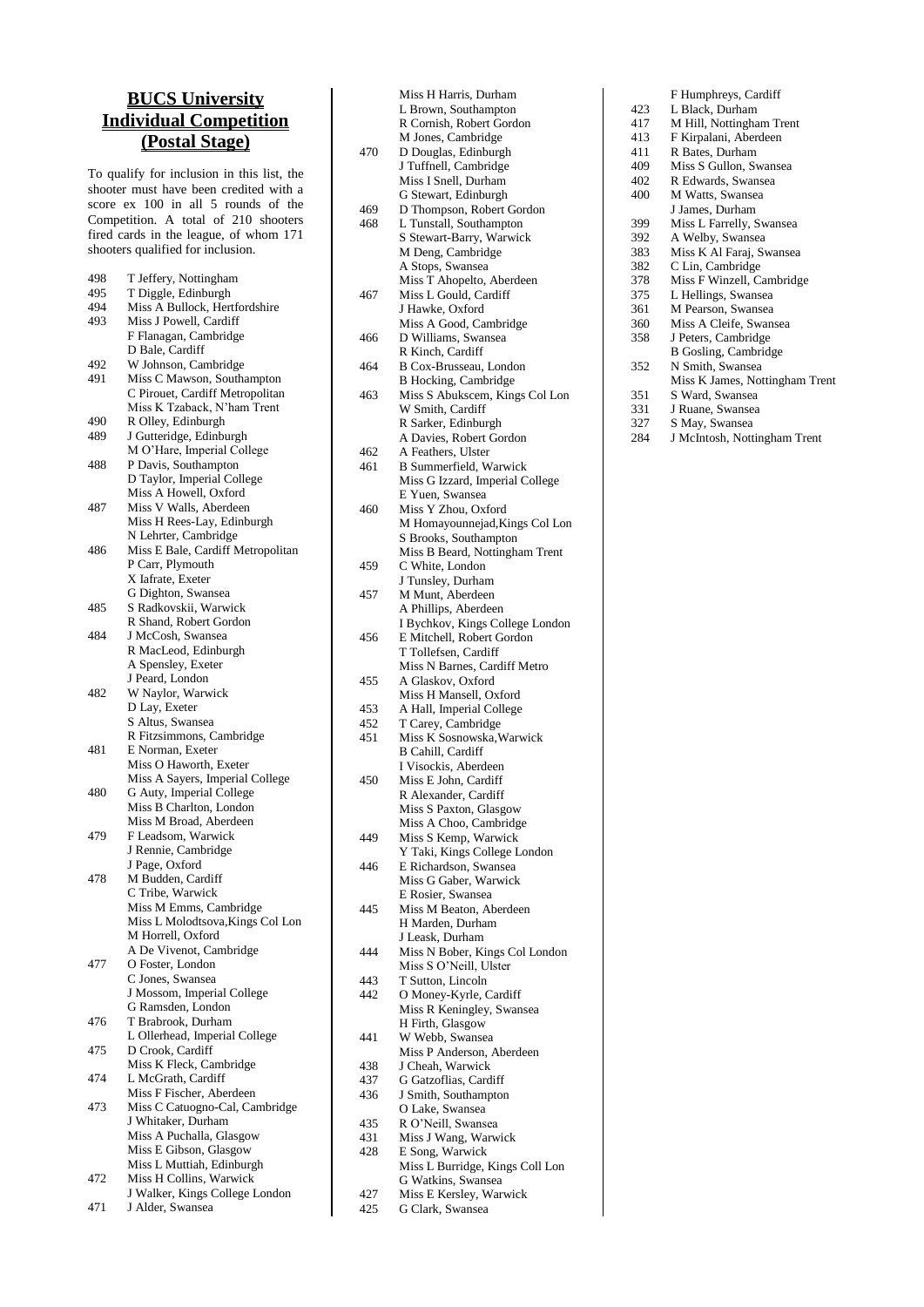# **National Ranking of Small -bore Shooters**

The National Ranking of Small bore Shooters is based on performance in a number of the Association's leagues. To qualify for inclusion in the ranking, a shooter must have shot all the rounds of the league and had no cards disallowed or unscored. National Rankings are based on the following leagues;

Long Range Rifle – Summer Lightweight Sport Rifle –Summer Short Range Benchrest – Summer 100yd Benchrest – Summer Short Range Rifle – Winter Positional Rifle - Winter Slowfire Pistol - Winter Air Rifle - Winter Air Pistol – Winter 50m Benchrest – Winter

### **National Ranking of Small -bore Shooters 2017/1 8**

### **Short Range Rifle**

RWS National Short Range League (210)

The following is the National Ranking list of shooters in the RWS National Short Range Winter League 2017/18 . To qualify for inclusion in the list, the shooter must have been credited with a score in all 10 rounds of the League. A total of 575 shooters fired cards in the league, of who m 514 shooters qualified for inclusion in the ranking.

| 1              | 99.60 | N J Day, Bedford            |
|----------------|-------|-----------------------------|
| 2              | 99.40 | Mrs L Jones, Bookham        |
| 3              | 99.30 | R Chasemore, New Milton     |
| $\overline{4}$ | 99.20 | S L Green, Altrincham       |
| 5              | 99.10 | O Barron, Watsonian         |
|                |       | J Latimer, Bon Accord       |
|                |       | J Cole-Hamilton, Bon Accord |
|                |       | J A Duguid, Bedford         |
|                |       | M Guille, Sarisbury         |
|                |       | M J Barnett, Cottingham     |
| 11             | 99.00 | M Sinclair, EU Alumni       |
|                |       | W A Copland, B'ff & Macduff |
| 13             | 98.90 | S Huxley, Gogs              |
|                |       | M Mutch, Marlow             |
| 15             | 98.80 | R Hemingway, Rugeley        |
| 16             | 98.70 | G Nash, Bearsted & Thurnham |
|                |       | Mrs W L Foith, Bedford      |
|                |       | P Batten, Okehampton        |
| 19             | 98.60 | N Davis, Havant             |
|                |       | S Crowther, Staveley        |
|                |       | W Richards, Eastbourne      |
|                |       | L Thomson, Banff & Macduff  |

| 24  |       | J D Caughey, Watsonian                                     |  |
|-----|-------|------------------------------------------------------------|--|
|     | 98.50 | M Lawton, Basingstoke (1945)                               |  |
| 25  | 98.40 | D Cooper, Budleigh Farm                                    |  |
| 27  | 98.30 | C Smith, Chichester<br>I Farnell, Soke TSC                 |  |
|     |       | R Brown, Uckfield (1944) HG                                |  |
|     |       | J V Smith, Sunderland                                      |  |
|     |       | J Smith, Colchester                                        |  |
|     |       | P Brett, Watsonian                                         |  |
|     |       | N Stofberg, Bon Accord<br>G C Pope, Ham & Petersham        |  |
|     |       | A Wyspianski, Hendon                                       |  |
| 35  | 98.20 | D Crispin, Bookham                                         |  |
|     |       | R Esson, Bon Accord                                        |  |
| 38  | 98.10 | A Mason, David Charles<br>N Clark, Down Hatherley          |  |
|     |       | P Hobbs, Budleigh Farm                                     |  |
|     |       | W Baird, Havant                                            |  |
|     |       | E Haigh, Soke TSC                                          |  |
|     |       | K Woodley, Sidbury<br>I S Shanks, Bon Accord               |  |
|     |       | E Guilloud, Worplesdon                                     |  |
|     |       | M Wood, Alton Hants                                        |  |
|     |       | G Scruton, Portsmouth City                                 |  |
| 47  | 98.00 | A I Edwards, New Milton<br>M Arnstein, Altrincham          |  |
|     |       | T Cooper, Heston & Hounslow                                |  |
|     |       | S Lucas, City of Truro                                     |  |
| 51  | 97.90 | D Beere-Waldram, Havant                                    |  |
|     |       | N Mace, Basingstoke (1945)<br>J Burrage, Market Drayton    |  |
|     |       | R Haffenden, Uckfield (1944)                               |  |
|     |       | C Davies, Bournemouth                                      |  |
|     |       | A Fearn, Colchester<br>C J White, Marlow                   |  |
|     |       | J Ford, Bury St Edmunds                                    |  |
|     |       | R Taylor, Borough of W'worth                               |  |
| 60  | 97.80 | B J Machin, Leek & Dist                                    |  |
|     |       | J Jackson, Wilmslow<br>D R Price, St Nicholas              |  |
|     |       | Ms S M Sharp, Bon Accord                                   |  |
| 64  | 97.70 | R Warnes, Torfaen                                          |  |
|     |       | M B Taylor, Exeter<br>S Harris, Chippenham                 |  |
|     |       | T Wilde, East Grinstead                                    |  |
|     |       | M J Hammond, St Austell                                    |  |
|     |       | J P Martin, Marlow                                         |  |
|     |       | C Brown, Leicester & District<br>W F Brown, Chobham & Dist |  |
|     |       | T Kidner, Bon Accord                                       |  |
|     |       | R McAlpine, Bon Accord                                     |  |
|     |       | I Kuprov, Sarisbury<br>J Hancock, City of Truro            |  |
| 76  | 97.60 | J Osborn, Staveley                                         |  |
|     |       | T Hammond, Bookham                                         |  |
|     |       | G Tarry, Leicester & Dist                                  |  |
|     |       |                                                            |  |
|     |       | G Moffatt, Andover                                         |  |
|     |       | M Broad, Bedford<br>G Quinn, Bedford                       |  |
|     |       | Mrs JM Hibbitt, Helston & Dist                             |  |
|     |       | R French, Chichester                                       |  |
| 84  | 97.50 | P Saunders, Gogs<br>Y Hoile, Bideford                      |  |
|     |       | A Travis, Bideford                                         |  |
|     |       | R Murray, Banff and Macduff                                |  |
|     |       | G R Thorn, Sunderland<br>C Phillips, East Grinstead        |  |
|     |       | K Silver, Bon Accord                                       |  |
|     |       | Mrs S C Day, Bedford                                       |  |
| 92  | 97.40 | L Sinclair, EU Alumni                                      |  |
|     |       | S Riley, EU Alumni<br>Miss L Smallbone, Eastbourne         |  |
|     |       | A Baskerville, Leek & District                             |  |
|     |       | G Matta, St Austell                                        |  |
|     |       | M Jopson, Cumberland News<br>C E T Allan, Bon Accord       |  |
|     |       | J Ross, Bon Accord                                         |  |
|     |       | D Glover, Rugeley                                          |  |
|     |       | I Pettett, Worplesdon                                      |  |
|     |       | D Lumsden, Andover<br>P Pearce, Sarisbury                  |  |
| 104 | 97.30 | M Nevatte, Havant                                          |  |
|     |       | F Haskett, Gogs                                            |  |
|     |       | N Williams, Exeter<br>Miss L Aiken, Downshire              |  |
|     |       | M Brain, East Grinstead                                    |  |
|     |       | J I Knox, Bearsted & T'nham                                |  |
|     |       | G Abbotts, Rugeley                                         |  |
|     |       | C Tucker, Andover<br><b>B</b> Saxton, Andover              |  |
|     |       | H Matheson, Chichester<br>R Dowling, Chichester            |  |

| 115 | 97.20 | F Horn, Havant<br>P Wright, Staveley                          |
|-----|-------|---------------------------------------------------------------|
|     |       | S Clark, Hampton<br>D Innes, Banff & Macduff                  |
|     |       | A Pamment, Colchester<br>R Beale, Watsonian                   |
|     |       | D G Scott, Weston<br>T Gleed, Sarisbury                       |
| 123 | 97.10 | A Banner, Staveley<br>A Bowden, Shelford                      |
|     |       | M Smith, Leek & District<br>K Ridley, Wilmslow                |
|     |       | R Aldous, Bearsted & T'nham<br>S Holt, Weston                 |
|     |       | Mrs G Barber, Sarisbury<br>J Mullins, Stock Exchange          |
|     |       | D Hartley, Alton, Hants<br>F Smit, Hendon                     |
| 133 | 97.00 | S Attaway, EU Alumni<br>D Cotton, Havant                      |
|     |       | M King, Staveley<br>A Henson, Wilmslow                        |
|     |       | D Saunders, Bearsted & T'ham<br>A Laurie, Bon Accord          |
|     |       | J Gaskell, Bon Accord<br>G Cox, Heston & Hounslow             |
|     |       | Mrs S Hart, Portsmouth City<br>N Parry, Surbiton Postal       |
| 144 | 96.90 | I Potts, Surbiton Postal<br><b>B</b> Stubbins, Staveley       |
|     |       | R Barclay, Downshire<br>G Mulcahy, Uckfield(1944)HG           |
|     |       | Ms D Russell, Ashford & Dist<br>J Livingstone, Ashford & Dist |
|     |       | P Yeomans, St Austell<br>S Belither, Sidbury                  |
|     |       | R Cockayne, Leicester & Dist<br>B Burnside, Watsonian         |
|     |       | J Barron, Watsonian<br>Mrs A Guilloud, Worplesdon             |
|     |       | S Bold, Worplesdon                                            |
|     |       | B Chowdhary, Bedford<br>N Keighley, Bury St Edmunds           |
| 160 |       | S Holder, Bury St Edmunds<br>D Moyes, Bury St Edmunds         |
|     | 96.80 | M Lee, Staveley<br>C P Gordon, Bookham                        |
|     |       | M Blezard, Leek & District<br>M Bromley, Ashford & Dist       |
|     |       | S Spindler, Colchester<br>R Warren, St Nicholas               |
|     |       | M Wright, Marlow<br>J O'Connell, Chobham & Dist               |
|     |       | A Clancy, Westland (Yeovil)<br>V Tyne, Rugeley                |
| 171 | 96.70 | S Bennie, Okehampton<br>M Jamie, Torfaen                      |
|     |       | J Nichols, Gogs<br>A Hamilton, Basingstoke(1945)              |
|     |       | S Farrant, Uckfield (1944) HG<br>R Thomson, Watsonian         |
|     |       | I Leigh, Rugeley<br>D Swain, Bedford                          |
|     |       | H Sutherland-Hawes, H&P<br>D Read, Vauxhall Motors            |
|     |       | A Prickett, Vauxhall Motors<br>S Cheslyn-Curtis, V'hall Motor |
| 183 | 96.60 | F Teagle, City of Truro<br>E Robinson, Budleigh Farm          |
|     |       | C Richards, Havant<br>P Noakes, Exeter                        |
|     |       | R Matthews, Chippenham<br>A R Pile, Bideford                  |
|     |       | R Heath, Market Drayton<br>I Coates, Leek & District          |
|     |       | G Watson, Darlington<br>R Skidmore, Leicester & Dist          |
|     |       | S Rowe, Rugeley<br>Miss C Doe, Worplesdon                     |
|     |       | G Smith, Chichester<br>I Cooper, Portsmouth City              |
|     |       | N Verduyn, Vauxhall Motors<br>A Bally, Salisbury              |
|     |       | G Walker, B'gh of W'worth                                     |
| 199 | 96.50 | H Webber, Down Hatherley<br>A Ainge, Torfaen                  |
|     |       | D Cleeve, Havant<br>G Bailey, Crewe                           |
|     |       | P Dean, Market Drayton<br>P Bugler, Wilmslow                  |
|     |       | J P Stevens, Sunderland<br>G Nelson, Altrincham               |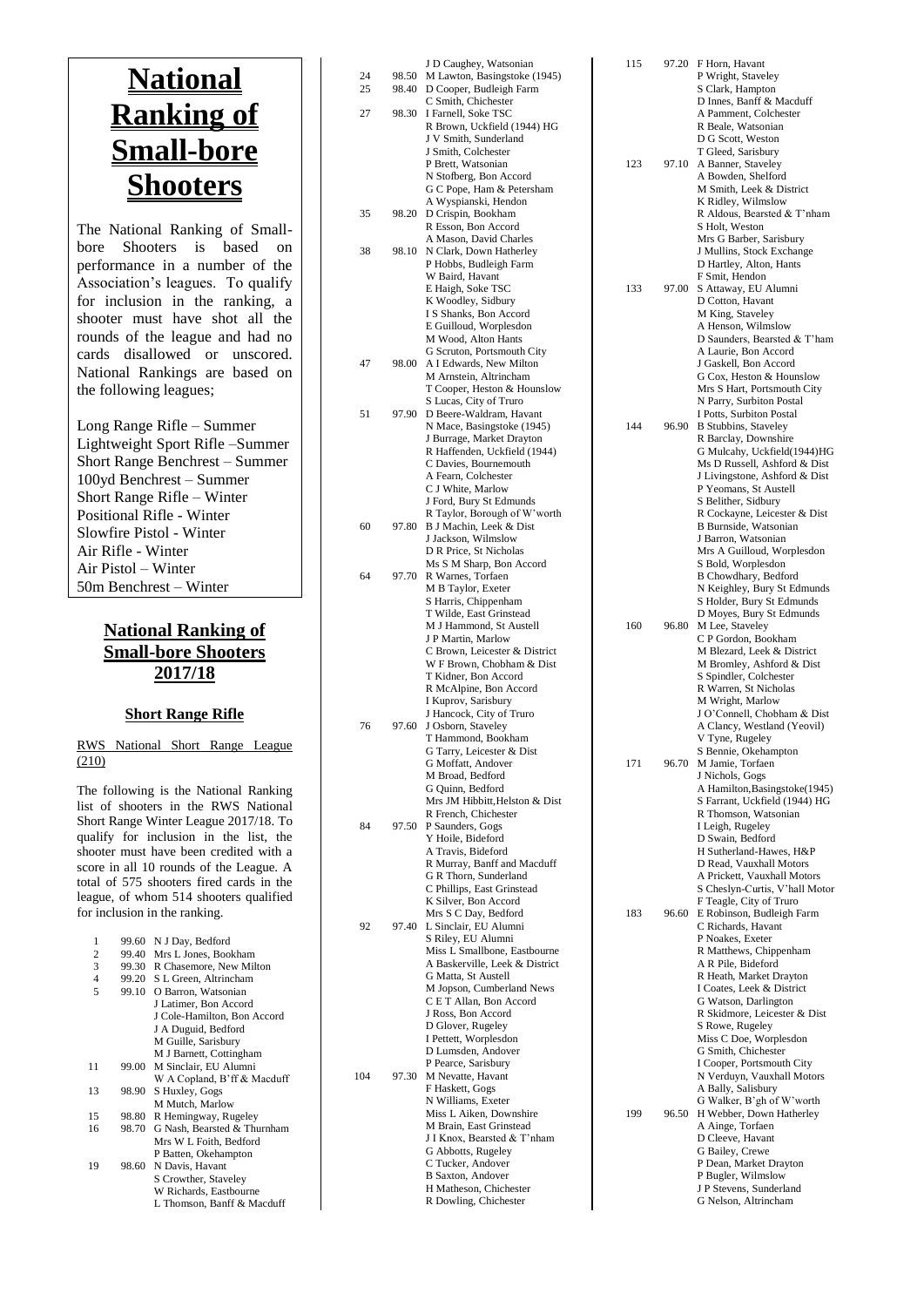|     | A Parkinson, Ashford & Dist                              |     |       | D Kirk, Market Drayton                                        |  |
|-----|----------------------------------------------------------|-----|-------|---------------------------------------------------------------|--|
|     | M Payne, Colchester<br>M Frost, Sarisbury                |     |       | T Lockett, Leek & Dist<br>A Wilkie, Bournemouth               |  |
|     | G Sarin, Stock Exchange                                  |     |       | K Dennis, Bearsted & T'ham                                    |  |
|     | J Cowan, Alton Hants                                     |     |       | M Wilkes, Ashford & Dist                                      |  |
|     | J Rowe, Portsmouth City                                  |     |       | S C Webb, Bedford                                             |  |
| 213 | 96.40 A Perry, Havant<br>J Wells, Hampton                |     |       | T Backer, Stock Exchange<br>R Miles, Okehampton               |  |
|     | K Loukas, Altrincham                                     |     |       | R Perkins, Vauxhall Motors                                    |  |
|     | A B Cooke-Duffy, C'land News                             | 311 |       | 95.40 B Harper, Havant                                        |  |
|     | W Morgan, Rugeley                                        |     |       | J Boot, Shelford                                              |  |
|     | E Stokes, Alton Hants<br>D Carter, Bury St Edmunds       |     |       | <b>B</b> Devine, Stanlow RC<br>M Thomson, Bideford            |  |
|     | P Wallis, Vauxhall Motors                                |     |       | A Raymont, Bideford                                           |  |
| 221 | 96.30 B Jones, Torfaen                                   |     |       | M Kularatne, Wilmslow                                         |  |
|     | R Harris, Budleigh Farm                                  |     |       | G Rowcroft, East Grinstead                                    |  |
|     | T Brown, Havant<br>M Clarke, Hampton                     |     |       | A Ross, Portlethen<br>M Eaton, Hinckley                       |  |
|     | M Joyce, Forres                                          |     |       | E Beddy, Ashford & Dist                                       |  |
|     | B Kelly, Bideford                                        |     |       | R Martin, Colchester                                          |  |
|     | T Gainey, Basingstoke (1945)                             |     |       | S Fiddler, Leicester & Dist                                   |  |
|     | S Sandground, Altrincham<br>M V Elvy, Ashford & District |     |       | D Johnson, Leicester & Dist<br>R Murphy, Helston & Dist       |  |
|     | S Powell, Rugeley                                        |     |       | J Gill, Bury St Edmunds                                       |  |
|     | R Bird, Okehampton                                       |     |       | Mrs S Sutton, City of Truro                                   |  |
| 232 | 96.20 R Jarvis, Down Hatherley                           | 327 |       | 95.30 L G Thomson, Banff & M'duff                             |  |
|     | P Kermode, Staveley<br>Ms S Marshall, Eastbourne         |     |       | Miss J Phelps, New Milton<br>G Freeman, Ashford & Dist        |  |
|     | A Baldock, Soke TSC                                      |     |       | J D Fudge, Leicester & Dist                                   |  |
|     | G Bushby, Darlington                                     |     |       | E Wale, Paignton                                              |  |
|     | M Ellis, Ashford & District                              |     |       | M Holdway, Sarisbury                                          |  |
|     | K Adair, Ashford & District                              | 333 |       | 95.20 F Slevin, Havant                                        |  |
|     | W P Hammond, St Austell<br>C Dowe, Rugeley               |     |       | A Bush, Shelford<br>J Mackie, Exeter                          |  |
|     | L Nicolson, Hendon                                       |     |       | T Shallcross, Forres                                          |  |
|     | R Spooner, Surbiton Postal                               |     |       | R Edyvean, Soke TSC                                           |  |
| 243 | 96.10 B Atkinson, EU Alumni<br>N Shears, Bookham         |     |       | M Miszta, Portlethen                                          |  |
|     | A Clark, Sunderland                                      |     |       | J H Spencer, Marlow<br>N Brittan, Leicester & Dist            |  |
|     | J C Smith, Cumberland News                               |     |       | I Thomson, Watsonian                                          |  |
|     | J Hibbert, Rugeley                                       |     |       | L Featherstone, Rugeley                                       |  |
|     | T Beadle, Vauxhall Motors                                |     |       | E Rudyte, Heston & Hounslow                                   |  |
|     | S Lenney, City of Truro<br>Mrs M Evans, Bristol Invicta  |     |       | S Hayes, Sarisbury<br>A Gay, Bury St Edmunds                  |  |
|     | R Butcher, Salisbury                                     |     |       | E M Verduyn, Vauxhall Motor                                   |  |
|     | P Merridan, B'gh of W'worth                              |     |       | S Darbon, Vauxhall Motors                                     |  |
| 253 | 96.00 Mrs V Holme, Down Hatherley                        | 348 |       | 95.10 J Alexander, Havant                                     |  |
|     | K Braham, Staveley<br>D McRae, Forres                    |     |       | P Faber, Bon Accord<br>R Phillips, Ham & Petersham            |  |
|     | D Wilson, Basingstoke (1945)                             |     |       | S Thorogood, City of Truro                                    |  |
|     | N Winning, Marlow                                        | 352 |       | 95.00 J Allsop, Havant                                        |  |
|     | A J Williamson, Marlow                                   |     |       | R Green, Altrincham                                           |  |
|     | J Donovan, Weston<br>I Heard, Stock Exchange             |     |       | I Douglas, St Nicholas<br>D Moores, Marlow                    |  |
|     | B Bertoloni, Bury St Edmunds                             |     |       | Mrs M Steel, Rugeley                                          |  |
|     | M Wright, Marlow                                         |     |       | J B Hall, Helston & Dist                                      |  |
|     | S Sandercock, City of Truro                              |     |       | S Batley, Okehampton                                          |  |
| 264 | 95.90 J Herring, Gogs<br>P Phillips, Eastbourne          |     |       | G Wallis, Vauxhall Motors<br>S Bennetts, City of Truro        |  |
|     | M Ferrari, Forres                                        |     |       | P Luke, Surbiton Postal                                       |  |
|     | R Hedaux, Soke TSC                                       | 362 |       | 94.90 T Stokes, Down Hatherley                                |  |
|     | M Hull, Paignton                                         |     |       | R Gascoyne, Felton & Dist                                     |  |
|     | R Atkinson, Stock Exchange<br>A Nevatte, Portsmouth City |     |       | F Taylor, Stanlow<br>A Hitchen, Bournemouth                   |  |
|     | <b>B C Norman, Cottingham</b>                            |     |       | R Webb, David Charles                                         |  |
| 272 | 95.80 W Flood, Budleigh Farm                             |     |       | G Kershaw, Rugeley                                            |  |
|     | <b>B</b> Myles, Havant                                   |     |       | S A Jones, Weston                                             |  |
|     | T Stubbins, Staveley<br>A Chesney, Hampton               | 369 | 94.80 | N Harcus, Felton & Dist<br>D Holah, Shelford                  |  |
|     | R Tilstone, Market Drayton                               |     |       | M Reid, Forres                                                |  |
|     | M Taylor, New Milton                                     |     |       | L Young, Basingstoke (1945)                                   |  |
|     | A Hibberd, Sidbury                                       |     |       | T Green, East Grinstead                                       |  |
|     | S Breeze, Rugeley<br>V Rudis, Heston & Hounslow          |     |       | J Tadman, East Grinstead<br>P Saunders, Westland (Yeovil)     |  |
| 281 | 95.70 R M T Beard, Exeter                                |     |       | C Reeves, Paignton                                            |  |
|     | J Howard, East Grinstead                                 |     |       | J Marchant, Bedford                                           |  |
|     | Ms S Stubbins, East Grinstead                            |     |       | Ms E McNiven, Stock Ex'nge                                    |  |
|     | P Chamberlain, Colchester                                |     |       | A Banks, Vauxhall Motors                                      |  |
|     | Mrs L A Hammond, St Austell<br>S Beadle, Vauxhall Motors |     |       | J Baker, Vauxhall Motors<br>M Frost, Bristol Invicta          |  |
| 287 | 95.60 R Hilborne, Torfaen                                | 382 |       | 94.70 N Ryley, Exeter                                         |  |
|     | R Fox, Budleigh Farm                                     |     |       | G Bewsher, Basingstoke(1945)                                  |  |
|     | D Mackie, Exeter                                         |     |       | A Birch, Hinckley                                             |  |
|     | R Conn, Downshire<br>M Kettle, East Grinstead            |     |       | R Zubiak, Westland (Yeovil)<br>Mrs M J Briggs, Helston & Dist |  |
|     | D Sprules, Ashford & Dist                                |     |       | T W Curnow, Helston & Dist                                    |  |
|     | <b>B</b> Stannard, St Nicholas                           |     |       | D Patel, Ham & Petersham                                      |  |
|     | V Nilsen, Chobham & Dist                                 |     |       | S Potts, Vauxhall Motors                                      |  |
|     | M Sisson, Cumberland News                                | 390 | 94.60 | S P Chadwick, Leek& District<br>J Tyne, Rugeley               |  |
|     | J Perkins, Vauxhall Motors<br>G Davies, City of Truro    | 392 | 94.50 | M O'Connell, Budleigh Farm                                    |  |
| 298 | 95.50 R Barter, Budleigh Farm                            |     |       | P Cullen, Chippenham                                          |  |
|     | P Wooldridge, Havant                                     |     |       | J Bottrill, Rugeley                                           |  |
|     | J Henderson, Havant                                      |     |       | M Lloyd, Bury St Edmunds                                      |  |
|     | S Stolarski, Hampton                                     |     |       | M Elliott, Okehampton                                         |  |

| 398        | 94.40          | J Kirkham, Hendon<br>A Poole, Wilmslow<br>R G Birch, Portlethen<br>C Brett, Altrincham<br>W Muzzioli, Darlington RA                             |
|------------|----------------|-------------------------------------------------------------------------------------------------------------------------------------------------|
| 404        | 94.30          | P White, David Charles<br>P Knight, Rugeley<br>C Dunn, Havant<br>A Barnes, Shelford<br>Mrs S Adair, Ashford & Dist                              |
| 408        | 94.20          | M Tranter, B'rgh of W'worth<br>S B Harvey, Budleigh Farm<br>A Hopkins, Budleigh Farm<br>P D Dodds, Felton & Dist<br>B Coles, Basingstoke (1945) |
|            |                | D Slessor, Portlethen<br>T Dove, Bearsted & Thurnham                                                                                            |
| 414        | 94.10          | G Spier, Okehampton                                                                                                                             |
| 415        | 94.00          | R Bassey, Bedford                                                                                                                               |
|            |                | D Roberts, Bedford<br>D White, Vauxhall Motors                                                                                                  |
| 418        | 93.90          | A Millican, Stanlow                                                                                                                             |
|            |                | <b>B G Allan, Portlethen</b>                                                                                                                    |
|            |                | H Kadhem, Altrincham                                                                                                                            |
| 422        | 93.80          | Ms C Coles, Stock Exchange<br>N Foster, Darlington                                                                                              |
|            |                | C Gall, Bon Accord                                                                                                                              |
|            |                | R Purnell, Westland (Yeovil)                                                                                                                    |
|            |                | P Baron, Rugeley                                                                                                                                |
| 426        | 93.70          | I Young, Havant<br>T Newey, Leek & District                                                                                                     |
|            |                | H Stafford, Wilmslow                                                                                                                            |
|            |                | G Delaney, Rugeley                                                                                                                              |
|            |                | V Butler, Andover<br>W M Davis, Weston                                                                                                          |
|            |                | P Robinson, Bedford                                                                                                                             |
|            |                | C Lewis, Bristol Invicta                                                                                                                        |
| 434        | 93.60          | C Waldron, Ashford & Dist                                                                                                                       |
|            |                | J Jennings, Bedford<br>N Stenson, Cottingham                                                                                                    |
| 437        | 93.50          | K L Dinkel, Sunderland                                                                                                                          |
|            |                | A N Gibbons, Altrincham                                                                                                                         |
|            |                | Miss H Bottrill, Rugeley<br>S Adams, Rugeley                                                                                                    |
|            |                | D Tiller, Heston & Hounslow                                                                                                                     |
| 442        | 93.40          | Ms K Kennedy, Bedford                                                                                                                           |
| 443        | 93.30          | S Snape, Hinckley<br>J Kemp, Rugeley                                                                                                            |
|            |                | R Brown, Stock Exchange                                                                                                                         |
|            |                | C Matthew, Salisbury                                                                                                                            |
| 447        | 93.20          | D Spreadbury, Bournemouth<br>T Read, David Charles                                                                                              |
|            |                | S Tarsey, Vauxhall Motors                                                                                                                       |
| 450        | 93.10          | A Livett, Exeter                                                                                                                                |
|            |                | L Prior-Jolley, Bideford<br>D W Robson, Sunderland                                                                                              |
| 453        | 93.00          | J Wilshaw, Crewe                                                                                                                                |
|            |                | B Metcalf, Basingstoke (1945)                                                                                                                   |
|            |                | N Munson, Colchester<br>P Gibbs, Alton Hants                                                                                                    |
| 457        | 92.90          | M Hubbard, Chippenham                                                                                                                           |
|            |                | N Ayre, Bideford<br>D Roovers, Hinckley                                                                                                         |
| 460        | 92.80          | <b>B Davis, David Charles</b>                                                                                                                   |
|            |                | S Somers, Cottingham                                                                                                                            |
| 462        | 92.70          | J Hickson, Crewe<br>I Trickey, Okehampton                                                                                                       |
| 464        | 92.60          | N Day, Eastbourne                                                                                                                               |
|            |                | L Hamilton, Bideford                                                                                                                            |
| 466        | 92.50          | G Scott-Brooker, Crewe<br>A Frankland, Felton & Dist                                                                                            |
|            |                | J Brooks, Wilmslow                                                                                                                              |
|            |                | G A Smith, Sunderland                                                                                                                           |
|            |                | A Mylles, Marlow<br>R Woodland, Leicester & Dist                                                                                                |
|            |                | V Meyer, Stock Exchange                                                                                                                         |
| 474        | 92.40          | A K Rymer, Cottingham<br>R Osborn, Colchester                                                                                                   |
| 475        | 92.20          | A Hodkinson, Wilmslow                                                                                                                           |
|            |                | A Chesterton, Hinckley                                                                                                                          |
| 478        | 92.10          | S Crawford, Surbiton Postal<br>K Kimber, Bearsted & T'ham                                                                                       |
| 479        | 92.00          | J Devine, Budleigh Farm                                                                                                                         |
|            |                | R Brown, Stanlow                                                                                                                                |
| 482        | 91.90          | I Sime, Borough of W'worth<br>J Harris, Chippenham                                                                                              |
|            |                | A Greenlees, Sunderland                                                                                                                         |
|            |                | Ms J Parfitt, East Grinstead                                                                                                                    |
| 485<br>486 | 91.70<br>91.60 | A Brookes, Crewe<br>P Collins, Bournemouth                                                                                                      |
|            |                | P Durnin, Leicester & Dist                                                                                                                      |
| 488        | 91.40          | K Hayles, Havant                                                                                                                                |
| 490        | 91.30          | N Simpson, Bearsted & T'ham<br>J Wright, New Milton                                                                                             |
|            |                | A Barratt, Sidbury                                                                                                                              |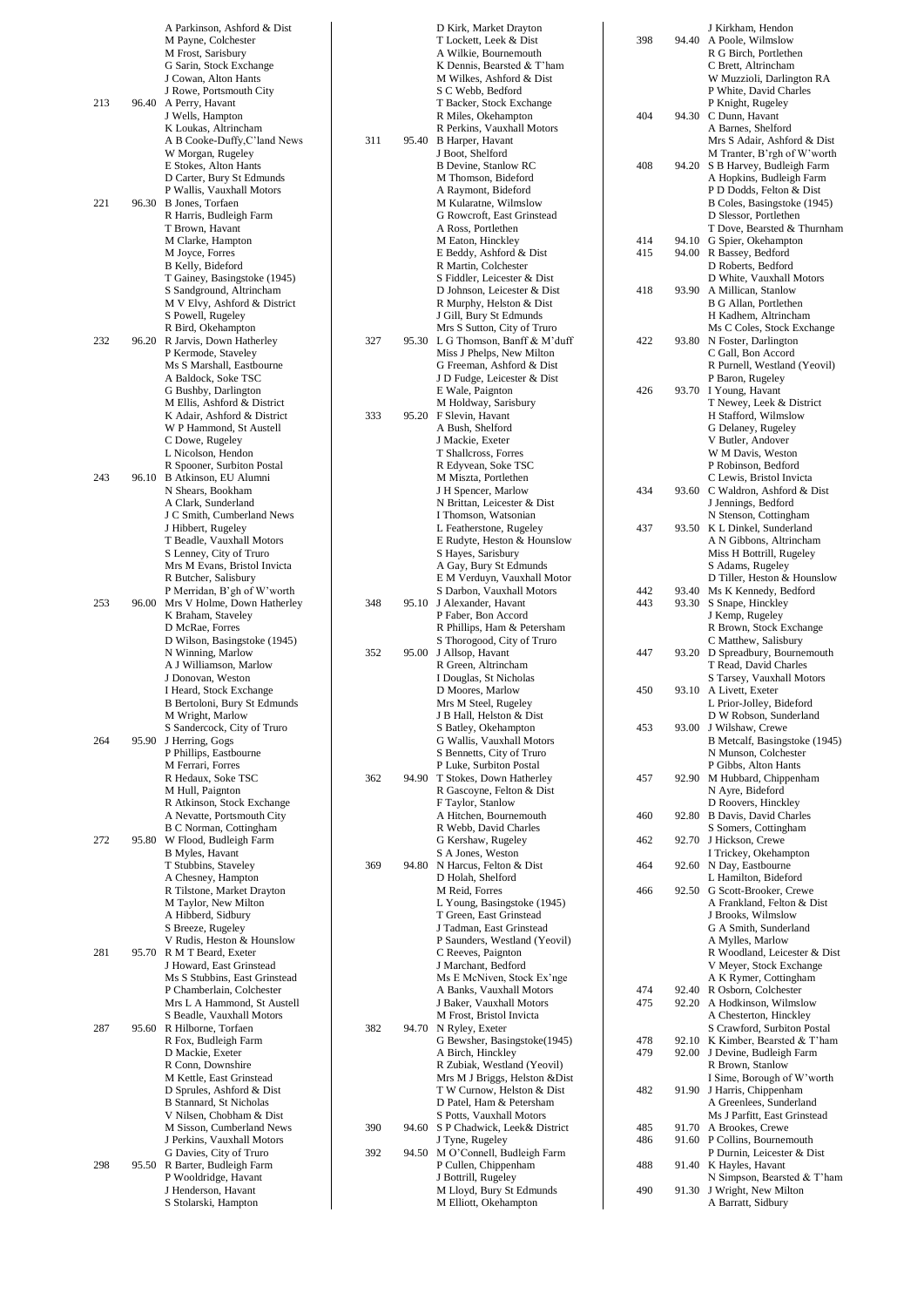| 492 | 91.10 | P Wingfield, Exeter            |
|-----|-------|--------------------------------|
|     |       | A Billings, Uckfield (1944) HG |
|     |       | <b>B</b> Parker, Rugeley       |
|     |       | Miss S Lenny, City of Truro    |
| 496 | 90.80 | C Bulley, Exeter               |
|     |       | P Evans, Rugeley               |
| 498 | 90.70 | B Wilson, Leek & District      |
|     |       | A Parker, Bearsted & T'ham     |
|     |       | A Piper, Westland (Yeovil)     |
| 501 | 90.60 | L Sweeney, Vauxhall Motors     |
| 502 | 90.50 | P Snell, Okehampton            |
| 503 | 90.30 | R Robson, Colchester           |
| 504 | 90.00 | D Bird, Bearsted & T'ham       |
|     |       | P Willis, Rugeley              |
| 506 | 89.90 | A Scrimshaw, Ham & P'sham      |
| 507 | 89.40 | C Williams, Leek & Dist        |
| 508 | 88.70 | M Schopman, Budleigh Farm      |
| 509 | 88.60 | D Horder, Budleigh Farm        |
| 510 | 88.10 | S Ford, Bristol Invicta        |
| 511 | 88.00 | P Baker, Bristol Invicta       |
| 512 | 87.90 | R H Whiting, St Nicholas       |
| 513 | 85.70 | R McIntyre, Budleigh Farm      |
| 514 | 84.30 | K Richards, Salisbury          |
|     |       |                                |

#### Veterans Short Range League (205)

The following is the National Ranking list of shooters in the Veterans Short Range Winter League 2017/18. To qualify for inclusion in the list, the shooter must have been credited with a score in all 10 rounds of the League. A total of 15 shooters fired cards in the league, of whom 15 shooters qualified for inclusion in the ranking.

| 1  | 99.20 | J Cole-Hamilton, Bon Accord |
|----|-------|-----------------------------|
| 2  | 98.40 | I Shanks, Bon Accord        |
| 3  | 97.40 | G Quinn, Bedford            |
| 4  | 97.10 | J Gaskell, Bon Accord       |
|    |       | R McAlpine, Bon Accord      |
| 6  | 96.00 | Mrs J Nicholl, Marlow       |
| 7  | 95.80 | M Melvin, Bon Accord        |
| 8  | 95.60 | C Gall, Bon Accord          |
| 9  | 95.40 | A J Williamson, Marlow      |
| 10 | 95.30 | J H Spencer, Marlow         |
| 11 | 93.10 | R Bassey, Bedford           |
| 12 | 93.00 | J Woods, Hampton            |
| 13 | 91.20 | D Cameron, Hampton          |
|    |       | J Jennings, Bedford         |
| 15 | 90.40 | D Nicholson, Hampton        |

#### Veterans Individual Short Range League (405)

The following is the National Ranking list of shooters in the Veterans Individual Short Range Winter League 2017/18. To qualify for inclusion in the list, the shooter must have been credited with a score in all 10 rounds of the League. A total of 38 shooters fired cards in the league, of whom 36 shooters qualified for inclusion in the ranking.

| 1              | 99.10 | J A Duguid, Bedford           |
|----------------|-------|-------------------------------|
|                |       | J Cole-Hamilton, Bon Accord   |
| 3              | 98.40 | Ms S M Sharp, Huntly          |
| $\overline{4}$ | 98.30 | W P Baird, Havant             |
| 5              | 98.20 | B L George, Gally Hill        |
| 6              | 98.10 | A R Anderson, Hawick          |
|                |       | I Shanks, Bon Accord          |
| 8              | 97.90 | J Emmerson, Holmans           |
| 9              | 97.70 | <b>B</b> Jones, Torfaen       |
| 10             | 97.40 | J Howie, Sunderland           |
|                |       | G A Matta, St Austell         |
| 12             | 97.00 | I S Henderson, Larbert        |
| 13             | 96.90 | G A Meadows, Wigan            |
| 14             | 96.60 | N G Macdonald, Bearsden       |
| 15             | 96.50 | P R Bugler, Wilmslow          |
| 16             | 96.10 | I L King, Henley Trinity Hall |
| 17             | 95.50 | J Henderson, Havant           |
| 18             | 95.40 | R Chapman, Hawick             |
|                |       | A Bush, Shelford              |
| 20             | 95.30 | C Potter, Torfaen             |
| 21             | 94.80 | J Marchant, Bedford           |
| 22             | 94.60 | J Buckley, Bookham            |
|                |       | E Thorn, Sunderland           |
| 24             | 94.30 | K L Dinkel, Sunderland        |

| 25 | 94.10 | G A Smith, Sunderland         |
|----|-------|-------------------------------|
| 26 |       | 93.90 P Storton, Bedford      |
| 27 | 93.60 | J Jennings, Bedford           |
| 28 | 92.40 | Mrs J Rollo, Bromyard         |
| 29 | 92.30 | L Barr, Bedford               |
| 30 | 92.20 | J Devine, Budleigh Farm       |
|    |       | A Hodkinson, Wilmslow         |
| 32 |       | 91.90 P H Smith, Burgh RPC    |
|    |       | L Shaw, Boston RC             |
| 34 | 91.80 | D M Tree, Bedford             |
|    |       | Ms G Lee, Basildon            |
| 36 |       | 91.10 A Greenlees, Sunderland |

#### Individual Prone Short Range League (410)

The following is the National Ranking list of shooters in the Individual Prone Short Range Winter League 2017/18. To qualify for inclusion in the list, the shooter must have been credited with a score in all 10 rounds of the League. A total of 80 shooters fired cards in the league, of whom 65 shooters qualified for inclusion in the ranking.

| 1              | 99.90          | D Binney, Staveley                              |
|----------------|----------------|-------------------------------------------------|
| $\overline{c}$ | 99.60          | N J Day, Bedford                                |
| 3              | 99.10          | H Simpson, Wick                                 |
|                |                | J Latimer, Bon Accord                           |
|                |                | J A Duguid, Bedford                             |
| 6              | 98.90          | M J Dowe, St Nicholas                           |
| 7              | 98.70          | Mrs W L Foith, Bedford                          |
| 8              | 98.40          | R J Dowling, Fittleworth                        |
| 9              | 98.30          |                                                 |
|                |                | R Brown, Uckfield                               |
|                |                | J V Smith, Sunderland                           |
| 11             | 98.20          | G Scruton, Portsmouth                           |
|                |                | B L George, Gally Hill                          |
| 13             | 98.10          | A Cooney, EMRR                                  |
|                |                | I Shanks, Bon Accord                            |
| 15             | 97.90          | R Haffenden, Uckfield                           |
|                |                | J Emmerson, Holmans                             |
|                |                | G Moffatt, Windsor                              |
| 18             | 97.70          | I S Henderson, Larbert                          |
|                |                | R McAlpine, Bon Accord                          |
| 20             | 97.60          | Ms S M Sharp, Huntly                            |
|                |                | G Quinn, Bedford                                |
| 22             | 97.50          | P C Richard, Wick                               |
|                |                | G R Thorn, Sunderland                           |
|                |                | Mrs S C Day, Bedford                            |
| 25             |                |                                                 |
|                | 97.20          | G Mulcahy, Uckfield                             |
| 26             | 97.00          | I Cooper, Portsmouth                            |
|                |                | N G Macdonald, Bearsden                         |
|                |                | P C Duxbury, Wimbledon Park                     |
| 29             | 96.90          | B Chowdhary, Bedford                            |
| 30             | 96.70          | M Blatchly, EMRR                                |
|                |                | D Swain, Bedford                                |
|                |                | S Farrant, Uckfield                             |
| 33             | 96.50          | J Rowe, Portsmouth                              |
| 34             | 96.10          | R Hilborne, Torfaen                             |
|                |                | A Clark, Sunderland                             |
| 36             | 96.00          | M Crook, Torfaen                                |
| 37             | 95.80          | A Nevatte, Portsmouth                           |
| 38             | 95.70          | L Hardwick-Grey, Keelby                         |
| 39             | 95.60          | B Jones, Torfaen                                |
| 40             | 95.50          | A Ainge, Torfaen                                |
|                |                | J Henderson, Havant                             |
| 42             | 95.40          | M S Kularatne, Wilmslow                         |
| 43             | 95.20          | C Hazlehurst, Swadlincote                       |
| 44             | 95.10          | J Lee, Wakefield                                |
| 45             |                |                                                 |
|                | 95.00          | C Fozard, EMRR                                  |
| 46             | 94.90          | S Tarr, Torfaen                                 |
|                |                | W M Pow, Sunderland                             |
| 48             | 94.80          | C Potter, Torfaen                               |
| 49             | 94.50          | Ms Z Goodwin, EMRR                              |
| 50             | 94.20          | P Storton, Bedford                              |
| 51             | 94.00          | R Bassey, Bedford                               |
| 52             | 93.70          | Mrs D Ward, Sunderland                          |
| 53             | 93.60          | D Roberts, Bedford                              |
| 54             | 93.50          | N Pike, Leatherhead                             |
|                |                | K L Dinkel, Sunderland                          |
| 56             | 93.30          | G A Smith, Sunderland                           |
| 57             |                |                                                 |
|                | 93.10          |                                                 |
| 58             |                | D W Robson, Sunderland                          |
|                | 92.80          | A Jackson, Wilmslow                             |
|                |                | <b>B</b> Forster, EMRR                          |
| 60             | 92.50          | S Robinson, Wakefield                           |
| 61             | 92.40          | R C White, Yealmpton                            |
| 62             | 92.00          | P H Smith, Burgh RPC                            |
| 63             | 91.10          | A Billings, Uckfield                            |
| 64<br>65       | 90.70<br>90.40 | L Shaw, Boston RC<br>C Jones, Heston & Hounslow |

#### **RWS Positional Rifle (241)**

The following is the National Ranking list of shooters in the RWS Short Range Standing and Kneeling Winter League 2017/18. To qualify for inclusion in the list, the shooter must have been credited with a score ex 200 in all 10 rounds of the League. A total of 18 shooters fired cards in the league, of which 17 qualified for inclusion in the ranking.

| 1              | 187.60 | S Harris, East Bristol           |
|----------------|--------|----------------------------------|
| 2              | 183.50 | S Sharp, Huntly                  |
| 3              | 183.20 | L Brough, Metropolitan Police    |
|                |        |                                  |
| $\overline{4}$ | 182.30 | K Sinclair, Metropolitan Police  |
| 5              | 180.70 | M Bexley, Huntly                 |
| 6              | 180.40 | K Butler, East Bristol           |
| $\overline{7}$ | 179.90 | A Roberts, Metropolitan Police   |
| 8              | 179.20 | <b>B</b> Smith, Huntly           |
| 9              | 179.00 | I Potts, Surbiton Postal         |
| 10             | 175.50 | F Potts, Surbiton Postal         |
| 11             | 174.00 | M Flowers, Surbiton Postal       |
| 12             | 168.70 | I Malone, Huntly                 |
| 13             | 165.80 | J Smith, Huntly                  |
| 14             | 163.10 | J Whittle, Chichester            |
| 15             | 161.10 | L Thomson, Huntly                |
| 16             | 152.20 | C Smith, East Bristol            |
| 17             | 152.20 | R French, Chichester             |
|                |        | <b>RWS Slowfire Pistol (270)</b> |

The following is the National Ranking list of shooters in the RWS Slowfire Pistol Winter League 2017/18. To qualify for inclusion in the list, the shooter must have been credited with a score ex 200 in all 10 rounds of the League. A total of 24 shooters fired cards in the league, of whom 21 shooters qualified for inclusion in the ranking.

| 1  | 189.60 | A Syms, Havant                  |
|----|--------|---------------------------------|
| 2  | 184.40 | D Bentley, Leicester & District |
| 3  | 183.00 | J Broome, Sutton Coldfield      |
| 4  | 175.60 | Robert Street, Exmouth          |
| 5  | 174.40 | S Martin, Leicester & District  |
| 6  | 173.00 | J Alexander, Havant             |
| 7  | 171.00 | K Watts, Havant                 |
| 8  | 170.50 | J Bannister, Havant             |
| 9  | 168.60 | S Morris, Pinhoe                |
| 10 | 166.80 | J Revis, Exmouth                |
| 11 | 166.70 | A Brown, East Bristol           |
| 12 | 165.50 | T Haynes, Sutton Coldfield      |
| 13 | 164.10 | R Martin, Havant                |
| 14 | 163.60 | S Keen, Exmouth                 |
| 15 | 154.50 | C Jones, Leicester & District   |
| 16 | 148.70 | N Merriman, Sutton Coldfield    |
| 17 | 143.10 | G Budd, Exmouth                 |
| 18 | 139.30 | L Welsh, East Bristol           |
| 19 | 137.70 | Raymond Street, Exmouth         |
| 20 | 129.30 | Mrs A Keen, Exmouth             |
| 21 | 127.20 | P Hobbs, East Bristol           |

#### **Air Rifle**

#### RWS 10 Metres Air Rifle League (260)

The following is the National Ranking list of shooters in the RWS 10 metres Air Rifle Winter League 2017/18. To qualify for inclusion in the list, the shooter must have been credited with a score ex 200 in all 10 rounds of the League. A total of 66 shooters fired cards in the league, of whom 58 shooters qualified for inclusion in the ranking.

- 1 196.60 Miss P Taylor, Rugeley<br>2 196.50 M Flowers, Surbiton Po
- 2 196.50 M Flowers, Surbiton Postal 3 193.50 S Lee, Holwell
- 4 192.90 P Thornton, Holwell
- 5 191.90 F Potts, Surbiton Postal
- 6 191.60 C Walker, Fareham
- 7 191.30 N Brittan, Leicester & District